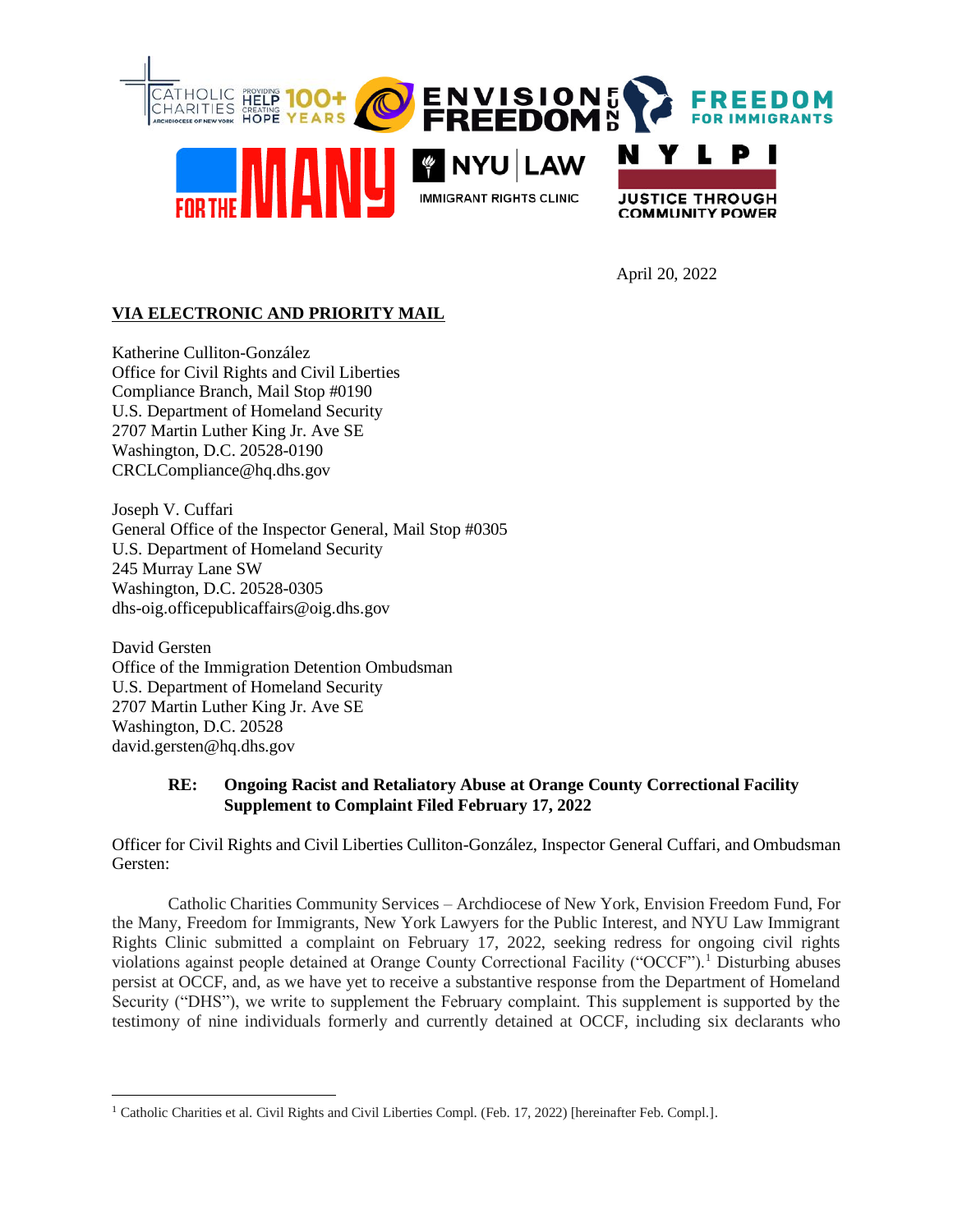# submitted statements as part of the February complaint.<sup>2</sup> We request a response in writing within one **week detailing a remedial plan of action.**

Immigration and Customs Enforcement ("ICE") and OCCF continue to violate the rights of people detained at OCCF. These rights include freedom from racial and religious discrimination, freedom from First Amendment retaliation, adequate medical care, and nonpunitive and safe conditions.<sup>3</sup> Moreover, ICE and OCCF continue to violate the agency's own National Detention Standards ("NDS"), which similarly prohibit discrimination, excessive use of force, improper use of solitary confinement, and medical neglect, and also mandate sanitary and safe conditions.<sup>4</sup>

DHS and OCCF have failed to take meaningful action to prevent abuse and neglect at the facility. Orange County Undersheriff Kenneth Jones—who has publicly acknowledged former ties to the Oath Keepers<sup>5</sup>—continues to defend OCCF, stating that "none of the<sup>[]</sup> [detained peoples' allegations] are true ...."<sup>6</sup> Following the complaint's filing, Jones claimed that the link between Officer Richard Bloise and the email handle "nazikommando" "ha[d] been made some time in the past and was being investigated," raising questions about how long OCCF has been aware of allegations of extremism within its ranks.<sup>7</sup> Although OCCF moved two of the officers named in the complaint out of the ICE unit, Jones characterized the move as "standard procedure," dismissing concerns about officers at OCCF as "unfounded and malicious . . . . "<sup>8</sup> This reshuffling of personnel appears to have had no impression on the entrenched culture of racist and retaliatory abuse at OCCF: in this supplement, detained people identified an additional *eight* officers including sergeants and a lieutenant—as routinely violating detained peoples' rights.<sup>9</sup>

In response to the inaction of DHS and OCCF, detained people, advocates, and government officials have continued to challenge the abuses endemic to the facility.<sup>10</sup> In mid-February, people detained at OCCF staged a multi-day hunger strike in protest of poor conditions and ongoing abuse by officers—a collective act of nonviolent dissent protected by the First Amendment that Jones denigrated as not "some sort of Gandhi thing."<sup>11</sup> On February 28, 2022, New York City Council's Committee on Immigration held a hearing on conditions in ICE detention in New York State, including at OCCF, highlighting harrowing

<sup>2</sup> The real names and any identifying information of detained people have been anonymized to protect them from potential retaliation.

<sup>3</sup> *See Zadvydas v. Davis*, 533 U.S. 678, 694 (2001); *Charles v. Orange Cty.*, 925 F.3d 73, 85 (2d Cir. 2019); *see also Cruz v. Beto*, 405 U.S. 319, 321 (1972); *City of Revere v. Massachusetts Gen. Hosp.*, 463 U.S. 239, 244 (1983); Feb. Compl. 2 n.2.

<sup>4</sup> *See* U.S. Immigration and Customs Enforcement, 2019 National Detention Standards for Non-Dedicated Facilities §§ 1.1, 2.8, 2.9, 3.1, 4.3 (2019), https://www.ice.gov/detain/detention-oversight/2019 [hereinafter NDS 2019] (setting forth standards for environmental health and safety, use of force and restraints, special management units, disciplinary system, medical care, and religious practice).

<sup>5</sup> Becca Tucker, *Orange County Oath Keepers Had Roots in Sheriff's Office*, CHRONICLE (Feb. 15, 2021), https://www.chroniclenewspaper.com/news/local-news/orange-county-oath-keepers-had-roots-in-sheriff-s-office-FK1518654; *see also* Feb. Compl. 3.

<sup>6</sup> Graham Rayman, *Hunger Strike Among ICE Detainees in Upstate Jail over Conditions; Jail Officials Dispute Allegations*, N.Y. DAILY NEWS (Feb. 17, 2022), https://www.nydailynews.com/new-york/nyc-crime/ny-hunger-strike-immigration-detaineesorange-county-20220217-whmeeubocfanzhatnjh5e7ubci-story html.

<sup>7</sup> *Id.*; *see also* Feb. Compl. 4.

<sup>8</sup> Arun Venugopal, *Officers Moved Amid Abuse Claims at Orange County ICE Facility*, GOTHAMIST (Feb. 24, 2022), https://gothamist.com/news/officers-moved-amid-abuse-claims-orange-county-ice-facility.

<sup>9</sup> See note 15, *infra*.

<sup>10</sup> *See* Rayman, *supra* note 6; Venugopal, *supra* note 8; Daniel Parra, *City Council Hearing Probes Conditions for ICE Detainees in New York*, CITY LIMITS (Feb. 28, 2022), https://citylimits.org/2022/02/28/city-council-hearing-probes-conditions-for-icedetainees-in-new-york/; Chris McKenna, *A Moneymaker for Years, Orange County Jail ICE Detention Faces Glare After Complaints*, TIMES HERALD-REC. (March 22, 2022), https://www recordonline.com/story/news/local/2022/03/22/immigrants-heldorange-county-ny-jail-ice-blast-their-conditions/9430863002/.

<sup>11</sup> Rayman, *supra* note 6.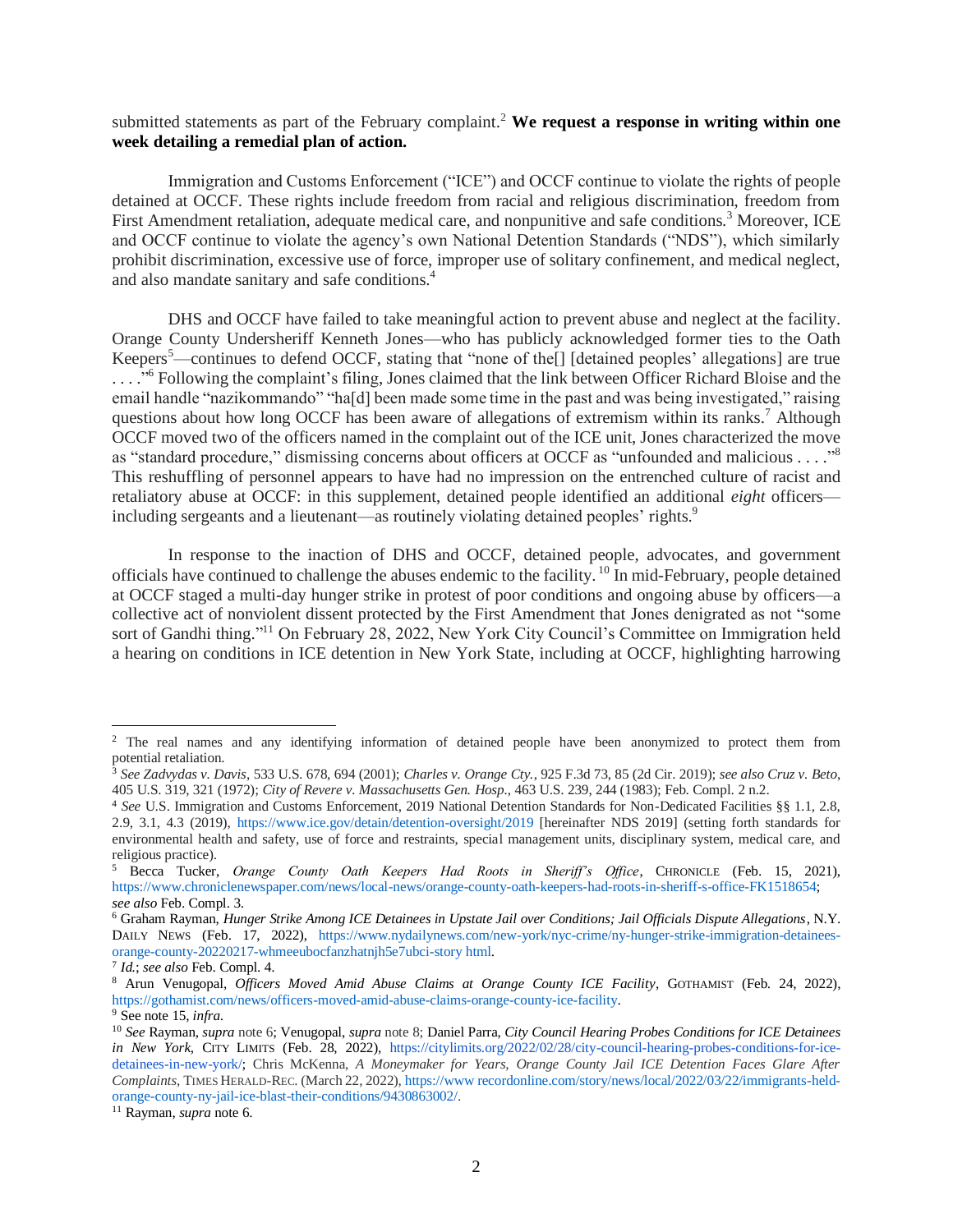testimony of abuse, retaliation, medical neglect, and other ongoing violations.<sup>12</sup> These developments follow multiple complaints, lawsuits, and media reports regarding OCCF, as well as the Office for Civil Rights and Civil Liberties' ("CRCL") own prior investigation into numerous allegations of civil rights and civil liberties violations at the facility. $13$ 

The flagrant violations of detained individuals' rights and liberties described in the February complaint and supplemented herein require immediate action from DHS. Comparable violations have led DHS to terminate contracts with other immigration detention facilities. Most recently, on March 25, 2022, ICE announced that it would discontinue use of Etowah County Detention Center in Gadsden, Alabama, due to "the quantity, severity, diversity and persistence of deficiencies," and limit its use of Glades County Detention Center in Florida over "persistent and ongoing concerns related to the provision of medical care at the facility."<sup>14</sup>

We therefore restate the recommendations made in the February complaint, and additionally amend our requested relief by urging the removal of eight additional officers identified as engaging in abusive treatment. CRCL should, pursuant to its authority under 6 U.S.C. § 345, immediately recommend:

- 1. Release of all individuals detained at OCCF to their communities;
- 2. Termination of ICE's Intergovernmental Services Agreement ("IGSA") with OCCF;
- 3. Pending release and termination of the IGSA:
	- a. Investigation of the conditions detailed herein, including racist and retaliatory physical violence, use of solitary confinement, abuse of power, and medical neglect; and
	- b. Removal of the following officers from any position in which they exercise power over *any* detained person, regardless of the unit to which they are assigned: Officer Richard A. Bloise (Badge No. 366); Officer Ricardo Carde (Badge No. 523); Sergeant Daniel Figueroa; Sergeant Keith Conroy (Badge No. 117); Officer Michael P. Lattimer; Officer R. Laudato (Badge No. 551); Sergeant Murphy; Sergeant Cimorelli; Sergeant Essig (Badge No. 043); Officer Eckerson (Badge No. 322); Officer Kevin LNU; Officer Griffin; Unnamed Emergency Response Team Guard (Badge No. 147); Lieutenant Kisk; and Sergeant Colby (Badge No. 100).<sup>15</sup>

<sup>&</sup>lt;sup>12</sup> A public stream of the New York City Council hearing is available at https://councilnyc.viebit.com/player.php? hash=LFgeL1zOfU3b; *see also* Parra, *supra* note 10.

<sup>13</sup> *See, e.g.*, *Charles*, 925 F.3d at 85; Matthew Nanci, *Protest Denounces Orange County Jail Agreement with ICE*, REC. ONLINE (July 8, 2019, 10:50 P.M.), https://www recordonline.com/story/news/crime/2019/07/09/protest-denounces-orange-countyjail/4735489007/; Annamarya Scaccia, *When Suicide Happens at Immigration Detention Centers, Who Is to Blame?*, VICE (May 26, 2017, 10:58 A.M.), https://www.vice.com/en/article/nejxwk/when-suicide-happens-at-immigration-detention-centers-who-isto-blame; Mazin Sidahmed, *Assembly Members Slam Orange County Jail Over Immigrant Detention Conditions*, DOCUMENTED (Nov. 29, 2018), https://documentedny.com/2018/11/29/assembly-members-slam-orange-county-jail-over-immigrant-detentionconditions; Memorandum from Office for Civil Rights and Civil Liberties to Matthew Albence, Exec. Assoc. Dir., Enforcement and Removal Operations, U.S. Immigration and Customs Enforcement 1 (Apr. 27, 2018), https://www.dhs.gov/sites/default/files/publications/orange-county-expert-memo-04-27-18.pdf; *see also* Feb. Compl. 2 n.4.

<sup>&</sup>lt;sup>14</sup> Press Release, Enforcement and Removal Operations, ICE, ICE to Close Etowah Detention Center (Mar. 25, 2022), https://www.ice.gov/news/releases/ice-close-etowah-detention-center.

<sup>&</sup>lt;sup>15</sup> Officer Bloise, Officer Carde, Sergeant Figueroa, Sergeant Conroy, Officer Lattimer, Officer Laudato, and Sergeant Murphy were named in the February complaint. For this supplement, declarants additionally identified Sergeant Cimorelli, Sergeant Essig, Officer Eckerson, Officer Kevin LNU, Officer Griffin, Unnamed Emergency Response Team Guard (Badge No. 147), Lieutenant Kisk, and Sergeant Colby as violating detained individuals' civil rights and liberties. *See* Ex. C, "Cristian" Decl. ¶¶ 7–17 (Sergeant Essig, Officer Eckerson, Unmanned Emergency Response Team Guard, Lieutenant Kisk, Sergeant Colby); Ex. D, "Ernesto" Decl. ¶¶ 4–6 (Sergeant Cimorelli); Ex. E, "Felix" Decl. ¶ 10 (Sergeant Essig); Ex. F, "Gabriel" Decl. ¶ 5 (Officer Rodriguez, Sergeant Colby); Ex. I, "Narciso" Decl. ¶ 5 (Officer Kevin LNU); Ex. J, "Oliver" Decl. ¶ 10 (Officer Griffin). As was the case with the February complaint, detained people have identified other officials in addition to these officials, whose names and/or badge numbers they do not know.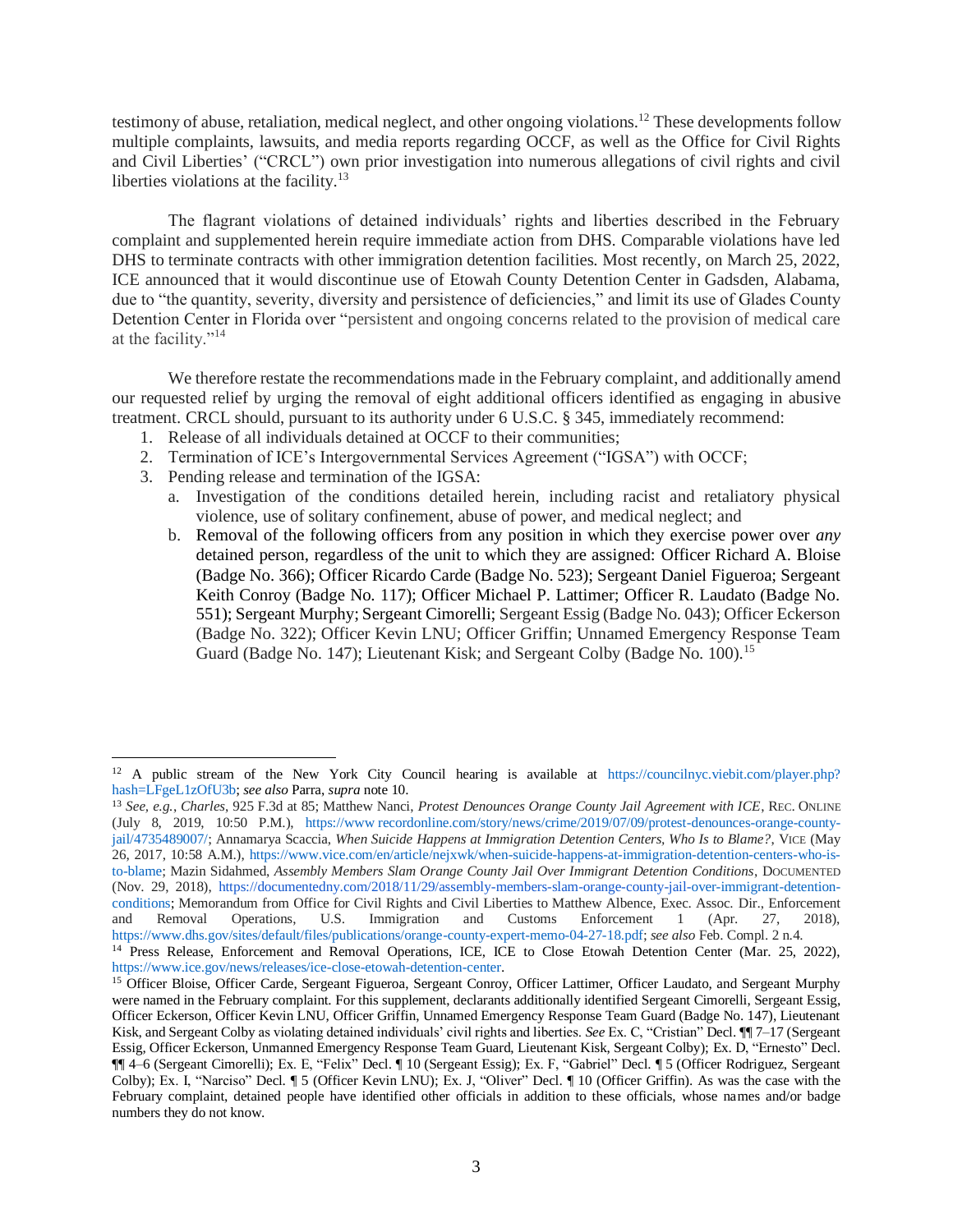### **I. Retaliatory Discipline and Violence Punishing Protected First Amendment Expression**

## *"We want to be heard, but the jail wanted to intimidate us into silence. Many people fear what will happen if we initiate another hunger strike." –"Gabriel"*<sup>16</sup>

Immigrants detained at OCCF report that OCCF continues to retaliate against and lock people in solitary confinement for advocating for their rights and for ICE's own standards to be met,<sup>17</sup> as well as for arbitrary reasons.<sup>18</sup> Such practices are in clear violation of ICE's NDS.<sup>19</sup> Moreover, people detained at OCCF continue to fear that officers will violently retaliate against them, using excessive force in violation of the NDS.<sup>20</sup>

Retaliation to silence protected First Amendment expression was described as particularly intense and persistent around February's multi-day hunger strike, in which participants urged removal of racist officers and more tolerable conditions. In response, participants were punished with lock-ins, fines, and confiscations.<sup>21</sup> The jail's efforts to threaten detained immigrants' free expression and protest are reportedly overt. For example, when reporter Chris McKenna of the *Times Herald-Record* visited OCCF in March, he was accompanied throughout his visit by Undersheriff Jones.<sup>22</sup> Although a few detained people nonetheless chose to speak with McKenna, others did not. "Ernesto" reported that, while McKenna was visiting, "the jail even blocked our access to the applications we use for messaging and calling."<sup>23</sup>

- *Further corroboration and testimony concerning the violent, retaliatory January 1, 2022 attack:*  With this supplement, we are attaching testimony from and the CRCL complaint of "Lazaro," the individual who was attacked by guards on January 1, 2022, after a group of detained people attempted to speak to a sergeant about an abusive officer.<sup>24</sup> "Lazaro" described how he "was assaulted by several OCCF officers" who "came in with violence."<sup>25</sup> "I was thrown to the ground. I felt several officers on top of me, holding me down with a lot of force. I could feel someone's knee pushing down on the back of my neck… I felt pepper spray in my eyes… If the officers at the jail keep acting like this, I worry that someone could get killed..."<sup>26</sup>
- *First Amendment retaliation in response to the February 2022 hunger strike:* Per the NDS, facility "staff will not harass, discipline, punish, disclose sensitive information about, or otherwise retaliate against a [detained person] lodging a complaint."<sup>27</sup> Yet OCCF used lock-ins widely in

 $16$  Ex. F, "Gabriel" Decl.  $\P$  4.

<sup>17</sup> Ex. D, "Ernesto" Decl. ¶ 13; Ex. E, "Felix" Decl. ¶¶ 2–4; Ex. H, "Moises" Decl. ¶ 4; Ex. A, Rosa Santana Decl. ¶ 9.

<sup>18</sup> Ex. B, "Benjamin" Decl. ¶ 6; Ex. A, Rosa Santana Decl. ¶ 9.

<sup>19</sup> *See* NDS 2019, *supra* note 4, at §§ 3.1, 4.2 (setting forth standards for Disciplinary System, including that "[d]isciplinary action may not be capricious or retaliatory," and that facilities may not deprive detained people of food, water, clothing, bedding, correspondence privileges, or mail for punitive purposes).

<sup>20</sup> Ex. C, "Cristian" Decl. ¶ 16; Ex. G, "Lazaro" Decl. ¶¶ 5, 8; *see also* NDS 2019, *supra* note 4, at § 2.8 (setting forth standards for Use of Force and Restraints, authorizing force "only after all reasonable efforts to resolve a situation have failed" and prohibiting "using force against a detainee offering no resistance").

<sup>21</sup> *See, e.g.*, Ex. D, "Ernesto" Decl. ¶¶ 12–14; Ex. E, "Felix" Decl. ¶¶ 2–4.

<sup>22</sup> *See* McKenna, *supra* note 10.

<sup>23</sup> Ex. D, "Ernesto" Decl. ¶ 22.

<sup>24</sup> *See* Ex. G, "Lazaro" Decl.; Ex. K, "Lazaro" Civil Rights and Civil Liberties Compl. (Jan. 21, 2022) [hereinafter "Lazaro" Compl.].

<sup>25</sup> Ex. G, "Lazaro" Decl. ¶¶ 3–4; Ex. K, "Lazaro" Compl. 2–3 (describing how "Lazaro," who was "violently tackled" and whose "face [was] pushed very hard to the ground" while he was restrained, pepper sprayed, and his limbs were violently pulled and chained, "was 'so shocked by the incident' and could only yell 'help me' in Spanish.'").

<sup>26</sup> Ex. G, "Lazaro" Decl. ¶¶ 4–5; Ex. K, "Lazaro" Compl. 3–4 (noting "Lazaro's" "only explanation for the violent assault that he suffered by OCCF officers," is "that 'the officers attacked me...simply because I was standing apart from the rest of the group, and they wanted to scare and intimidate everyone else so that they would not raise any more complaints or protests,' concluding that "if one complains about mistreatment at OCCF, 'you are violently attacked and then thrown into a punishment cell for weeks'").

<sup>&</sup>lt;sup>27</sup> NDS 2019, *supra* note 4, at § 6.2 (specifying standards for grievance system and retaliation).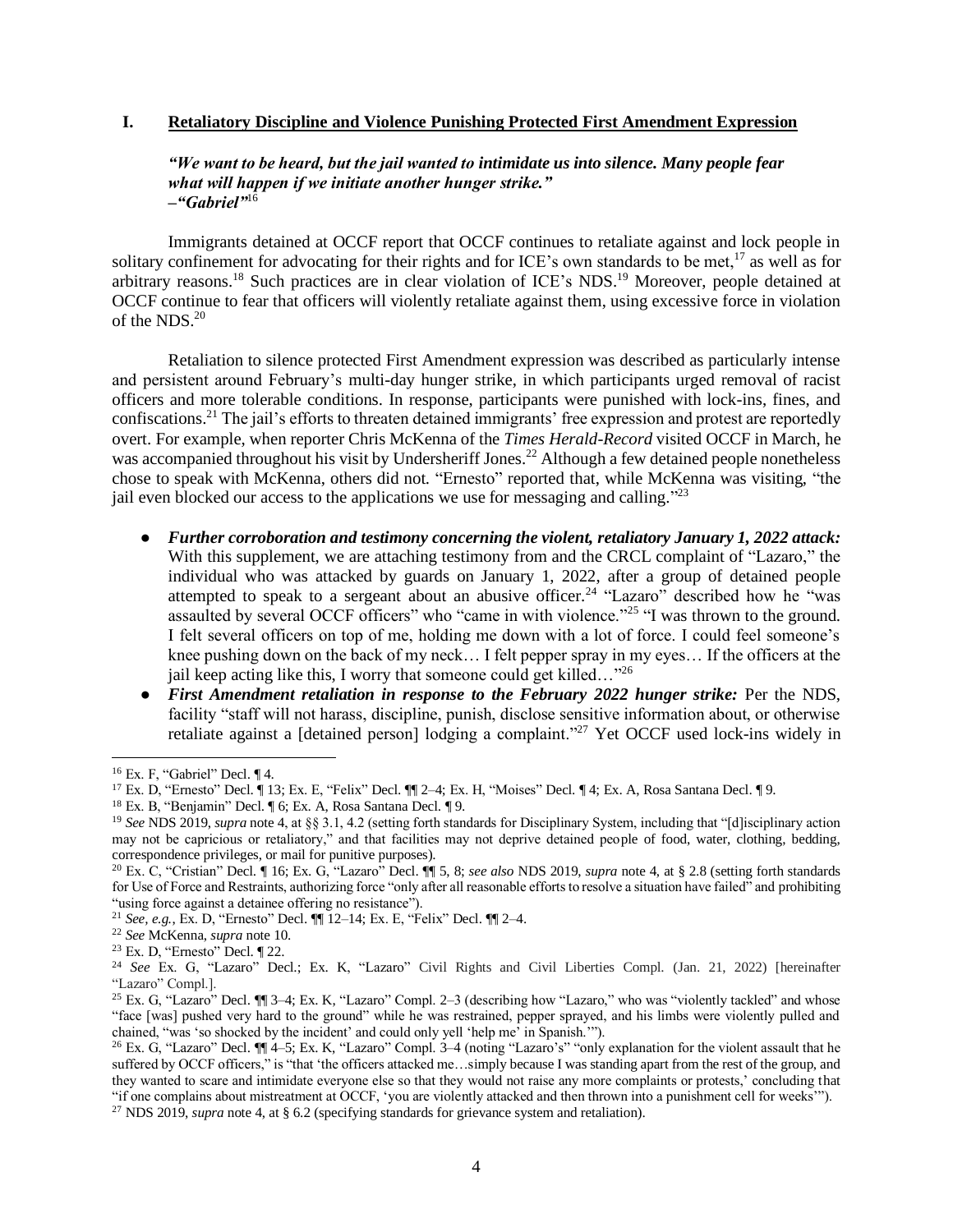response to the February hunger strike: as "Moises" described, "[w]hen the jail figured out that there was a hunger strike, they forced *everyone* into their cells." <sup>28</sup> Those who participated in the hunger strike were locked in their cells for seven days as punishment, having been told that if they did not "sign papers admitting guilt to breaking a bunch of jail rules" simply for exercising their First Amendment rights, they would receive this weeklong penalty.<sup>29</sup> The eleven people suspected of organizing the hunger strike were subjected to an additional five-day punishment.<sup>30</sup> Though participants refused to sign papers from the jail, "the jail found us guilty anyway," and during the weeklong lock-in, participants "were only permitted out of [their] cells four hours per day."<sup>31</sup> Strike participants were also each issued tickets bearing \$25 fines.<sup>32</sup> "Felix" said, "I don't know how paying the tickets works; I don't have any money, so how would I pay that?"<sup>33</sup>

- *Confiscating commissary and personal belongings, withholding other items and "privileges":* Detained people described the hostile, vindictive way that guards treated people protesting the jail's conditions beyond punitive lock-ins and fines.<sup>34</sup> "From the first day, [the guards] took away our commissary, leaving us without any food," since strikers refused the jail's meals.<sup>35</sup> "[The guards] cuffed us to search our bodies," effectuating invasive searches under the pretense of looking for food on strikers' bodies.<sup>36</sup> The guards reportedly confiscated strikers' sheets, towels, shirts, and shoes, leaving them with only a single set of sheets and two jail-issued jumpsuits.<sup>37</sup> "They turned off the hot water, disconnected and removed the microwave, and disconnected the vending machine. They took away everything," seemingly as punishment.<sup>38</sup> The jail reportedly returned some items but also "threw away some of our belongings,"<sup>39</sup> as well as most of the confiscated food from commissary.<sup>40</sup>
- *Withholding food following the hunger strike as ongoing First Amendment retaliation:* Although the NDS prohibits depriving detained people of food disciplinarily,<sup>41</sup> people report that OCCF cut portion sizes following the hunger strike.<sup>42</sup> Detained people describe being served "not enough [food] for an adult to survive"<sup>43</sup>—and being "hungry throughout the day."<sup>44</sup> "Cristian" said

<sup>31</sup> Ex. E, "Felix" Decl. ¶ 4.

<sup>41</sup> *See* NDS 2019, *supra* note 4, at § 3.1.

 $28$  Ex. H, "Moises" Decl.  $\P$  4 (emphasis added).

<sup>29</sup> Ex. D, "Ernesto" Decl. ¶ 13; *see also* Ex. E, "Felix" Decl. ¶ 4.

<sup>30</sup> Ex. H, "Moises" Decl. ¶ 4. "Moises" described how everyone in the unit, regardless of their participation, was locked in on the first day of the strike from 2 p.m. until 8:30 a m. the next morning. Due to the jail's immediate retaliatory response, "Moises" "felt very stressed by the whole situation… I was also afraid of the consequences of what would happen… I also realized that day that whether we participate [in the hunger strike] or not, we will get punished regardless." *Id*.; *see also* Ex. A, Rosa Santana Decl. ¶ 9 ("People participating in the hunger strike were constantly afraid of the retaliatory punishment they could be subjected to, having been told by the guards that they were keeping a list of people on hunger strike.").

<sup>32</sup> *Id*.

<sup>33</sup> *Id*.

<sup>&</sup>lt;sup>34</sup> Ex. F, "Gabriel" Decl. ¶ 4 ("I was fortunate compared to others who faced the guards' wrath. We heard that in the other unit, the guards went room by room and stashed away everyone's commissary, locked them in, and disciplined them. The guards then came around to our unit and threatened that the same would happen to us if we continued with the hunger strike."); *see also* Ex. B, "Benjamin" Decl. ¶ 2; Ex. D, "Ernesto" Decl. ¶ 12.

<sup>35</sup> Ex. D, "Ernesto" Decl. ¶¶ 4, 12 (naming Sergeant Cimorelli as among the officers who reportedly took people's commissary items). Cimorelli reportedly said to someone during the hunger strike that, "I'm going on vacation; I hope when I'm back next week that they deport all of you and you're all gone," laying bare his animus towards the strikers. *Id.* **[5**; *see also* Ex. E, "Felix" Decl. ¶ 2.

<sup>36</sup> Ex. D, "Ernesto" Decl. ¶ 12.

<sup>37</sup> *Id*.

<sup>38</sup> *Id*.

<sup>&</sup>lt;sup>39</sup> *Id.*  $\P$  14 ("This happened to me and many other people.").

<sup>&</sup>lt;sup>40</sup> Ex. E, "Felix" Decl. ¶ 3 ("This happened to me, and to many other people. We have families who send us food from outside; that food is paid for, why would you throw it away?").

<sup>42</sup> Ex. C, "Cristian" Decl. ¶ 5; Ex. E, "Felix" Decl. ¶ 5; Ex. D, "Ernesto" Decl. ¶ 16.

<sup>43</sup> Ex. G, "Lazaro" Decl. ¶ 16.

<sup>44</sup> Ex. C, "Cristian" Decl. ¶ 5 ("At least twice a week, the meal is a single baloney sandwich."); *see also* Ex. E, "Felix" Decl. ¶¶ 5– 6 ("We get bologna, pasta that is cold and congealed, and a hamburger bun cut in half. Not only that, I have also heard that the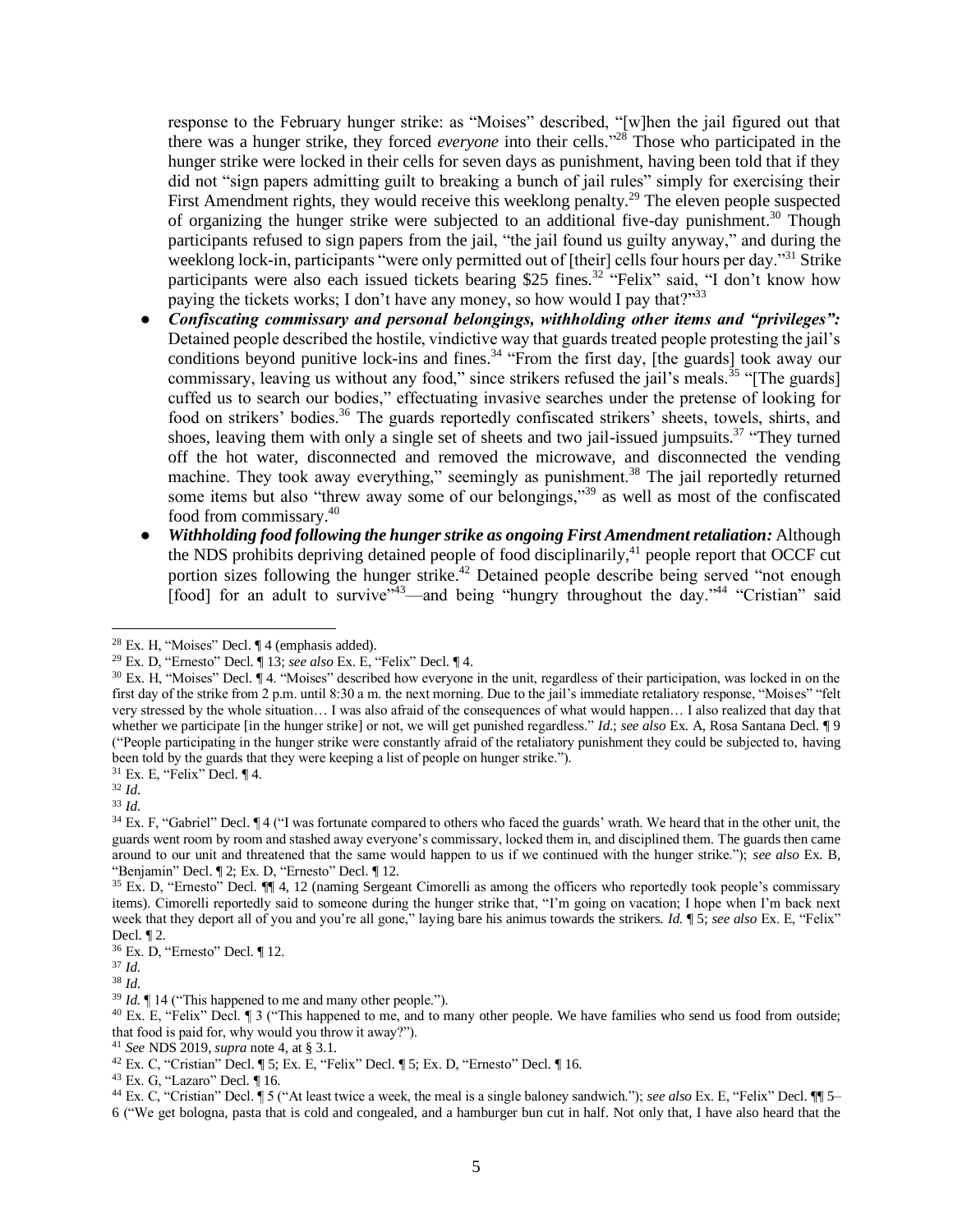that, since the hunger strike, officers in his unit are giving people only a few minutes to eat at mealtime—"barely enough time to retrieve your tray, maybe reheat your food, if you're lucky, start eating back in your cell, next to your toilet, where you're forced to eat. And then when you're still chewing your food, the officers are coming around telling you it's over, that they're there to recollect your tray."<sup>45</sup>

- *Withheld communication in response to protected First Amendment-protected expression:* People reported that OCCF seems to target, limit, and surveil communications in response to efforts to organize against the jail's treatment.<sup>46</sup> "Felix" described how, after the hunger strike ended, "the jail blocked the messaging system on the tablets we use for four days… After that, the application was modified: the icon and way of sending messages is a bit different now…maybe to be able to more closely monitor our communications with people outside."<sup>47</sup> Inconsistent tablet access and the "inaccessibly high price for phone calls" make it "even harder for detained people to stay in touch with their loved ones."<sup>48</sup>
- *Arbitrary, punitive use of solitary confinement:* People detained at OCCF continue to report being forced to spend most of their waking hours locked in their cells alone, time effectively in solitary confinement that is often increased on officers' whims.<sup>49</sup> Some officers "constantly threaten[] us with lock-ins."<sup>50</sup> A Emergency Response Team Officer No. 147 reportedly "yells at and locks people in for getting ice or asking for juice at meal time, which we're allowed to have," and locked a detained person in for, in the officer's words, "being a fag."<sup>51</sup> "Cristian" also described an incident wherein Officer No. 147 appeared to have spilled water outside of an individual's cell, claimed that person spit at him, and then forged that person's signature on a disciplinary slip to justify locking him in all day.<sup>52</sup> OCCF also abusively misused solitary confinement against "Oliver," who was subjected to prolonged isolation after he reported a hateful statement about his religion.<sup>53</sup> Most recently, six men were reportedly punished via an extended five day locked-in, and an entire unit was locked up for the rest after the day after a man was targeted by Sergeant Colby for wearing a makeshift sweatband while working out.<sup>54</sup>

<sup>47</sup> *Id*.

kitchen has bologna that expired in 2019 in the freezer, and that we are being served this expired meat. The people in this unit are grown men; we have hearty appetites."). An individual was even told that "the kitchen staff were also instructed to make the serving portions very small after the hunger strike," presumably as a form of retaliation. Ex. D, "Ernesto" Decl. ¶ 16.

 $45$  Ex. C, "Cristian" Decl.  $\P$  4.

<sup>46</sup> Ex. E, "Felix" Decl. ¶ 10.

<sup>48</sup> Ex. A, Rosa Santana Decl. ¶ 8. Out of desperation, some detained people steal one another's minutes for phone calls, and when people report this to sergeants, sergeants "reportedly do not do anything about these security breaches in the commissary system." *Id*.

<sup>49</sup> Ex. B, "Benjamin" Decl. ¶ 6 ("Officers will sometimes punish us with lock-ins for no reason. And the officers still have rules that don't make sense. For example, some officers will let us have a cup of tea or coffee in the day room, where there are tables to sit. Others will not."); *see also* Ex. D, "Ernesto" Decl. ¶ 3 (describing how another detained person "was shocked at how badly we are treated—that we are locked in so frequently"); Ex. G, "Lazaro" Decl. ¶ 12 (describing how punitive lock-ins are particularly punishing since people at OCCF "spend more time in our cells than we do outside... "[i]t hurts us psychologically to be isolated all the time like this.").

<sup>50</sup> Ex. D, "Ernesto" Decl. ¶ 7; *see also* Ex. C, "Cristian" Decl. ¶ 10 ("Officer Eckerson will…yell at us things like, 'if you keep the noise up, I'm going to lock all of you mother fuckers in,' when we aren't being loud at all"); Ex. A, Rosa Santana Decl. ¶ 9 ("People detained at OCCF continue to live in fear of punitive solitary confinement. They describe how they continue to be threatened to be locked up for ten days for eating in the 'wrong' places, putting a cup of water on the tables in their cells, or sharing any item with others.").

<sup>51</sup> Ex. C, "Cristian" Decl. ¶ 11.

<sup>52</sup> *Id*. ¶¶ 12–13. ("Officer #147 locked the man up all day, and I heard didn't even let him out when his attorney called him. That really bothered me—being able to speak to our attorneys is one of the only rights we have, or at least, that I thought we have.").

<sup>53</sup> Ex. J, "Oliver" Decl. ¶¶ 2–9; *see also* Ex. A, Rosa Santana Decl. ¶ 9 ("Recently, a [hotline] caller who was being bullied…and was not being protected by the guards was transferred…into the criminal jail section of OCCF. After he questioned why he was transferred into the criminal jail, he was put in protective custody—which at OCCF means solitary confinement. This experience has been deeply damaging to his mental health, so much so that he is considering signing his deportation order.").

<sup>54</sup> Ex. C, "Cristian" Decl. ¶¶ 14–17. "Cristian" described that after yelling at the man for wearing a sweatband, "Sergeant Colby then announced that *everyone* would have to lock in for the rest of the day, so that he could do an 'investigation,' because he said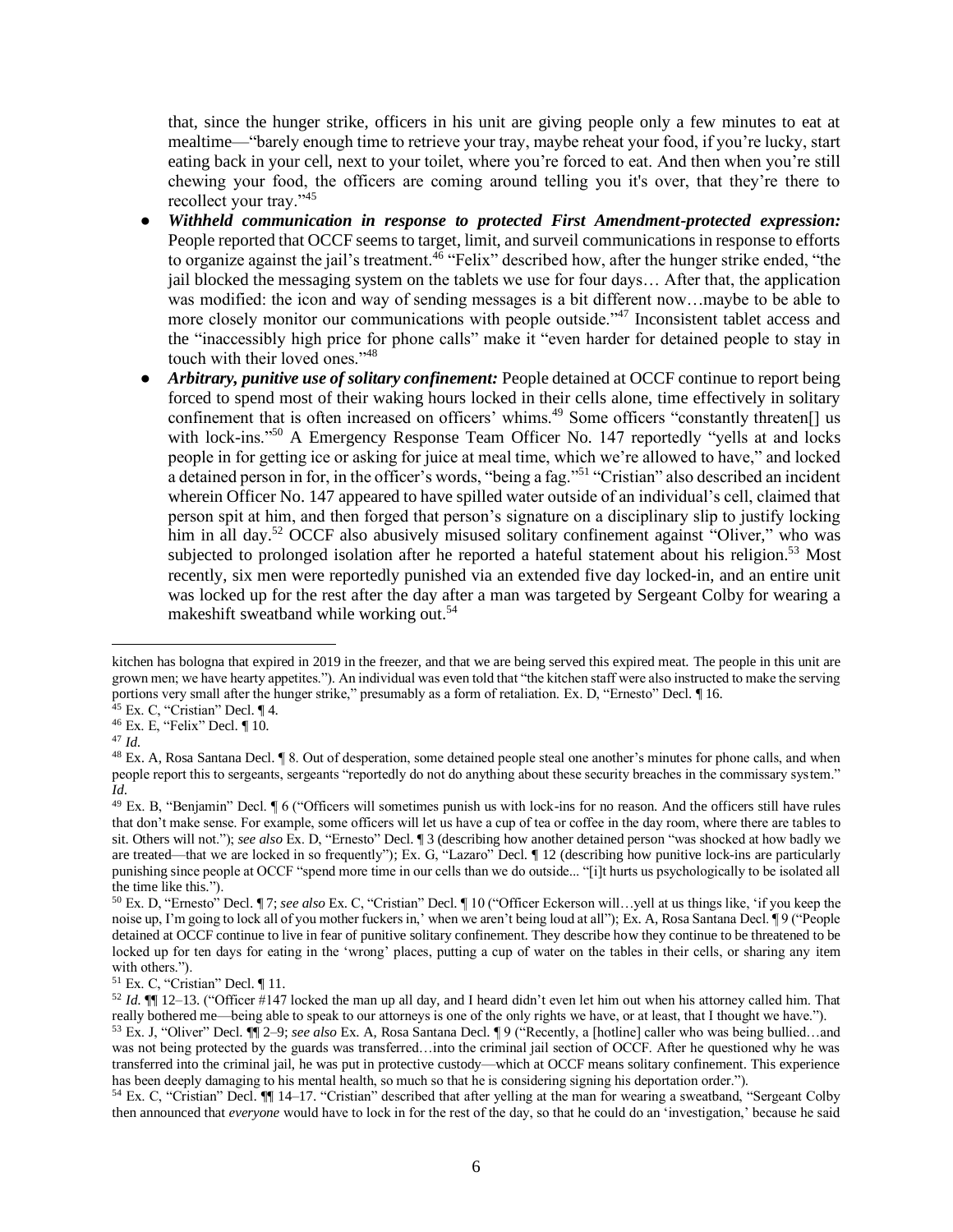- *Fear of the next retaliatory attack:* Many detained people witnessed and heard about the January 1, 2022, attack of a detained person and the February 5, 2022, assault of another detained person by the guards, feeding a prevailing sense of unsafety.<sup>55</sup> Understanding that at any moment, a group of guards could mean grave danger, "Cristian" reported telling other detained people to go back to their cells as soon as he heard a sergeant calling for backup—since he "knew that the guards could quickly get violent... I didn't want anyone to get hurt or attacked."<sup>56</sup>
- *Lasting physical injuries resulting from retaliatory violence:* L.G.C., the detained individual who was reportedly violently tackled and assaulted by a group of guards after being provoked by Officer Bloise,<sup>57</sup> reports experiencing continued physical pain over a month after enduring this attack.<sup>58</sup> L.G.C. described ongoing pain in his shoulder, waist, and chest, caused by this assault.<sup>59</sup>

## **II. Medical Neglect and Abuse**

*"The medical unit is terrible. Since I have been here, I haven't been outside; I haven't seen the sun, I haven't breathed fresh air. Before, in the other unit, when I was doing my job, I could kill time. Now, time kills me." –"Oliver"*<sup>60</sup>

The pattern and practice of medical indifference at OCCF—which violate constitutional protections<sup>61</sup> and the NDS<sup>62</sup>— have made detained people fear that ICE and OCCF do not care about their lives.<sup>63</sup> Multiple accounts confirm that requests for medical attention regularly go unanswered,<sup>64</sup> and medical treatment is often delayed and inadequate.<sup>65</sup> "Benjamin" laments, "[I]t feels like we have to beg to

- <sup>58</sup> *See* Ex. L, Excerpted Medical Records for L.G.C. (describing injuries related to the February 5, 2022 assault and the ongoing pain that L.G.C. experienced from this incident, from Feb. 5, 2022–Mar. 29, 2022).
- <sup>59</sup> *Id*.
- <sup>60</sup> Ex. J, "Oliver" Decl. ¶ 24.

<sup>61</sup> *See generally Estelle v. Gamble*, 429 U.S. 97 (1976).

we were 'resisting,' which wasn't true. I heard the Sergeant calling for back up, and knew that the guards could quickly get violent… I didn't want anyone to get hurt or attacked. We weren't released from our cells until the next day. The six men who had been working out were given disciplinary hearings, they were locked in for five days, which is messed up. The guards provoke us for any reason." *Id*. ¶¶ 15–17; *see also* Ex. F, "Gabriel" Decl. ¶ 6.

<sup>55</sup> Feb. Compl. 6–7.

<sup>56</sup> Ex. C, "Cristian" Decl. ¶ 16.

<sup>57</sup> Feb. Compl. Ex. I, "Dario" Decl. ¶¶ 13–19, Ex. K, "Felix" Decl. ¶¶ 6–8.

<sup>62</sup> *See* NDS 2019, *supra* note 4, at 112 (Standard 4.3, Medical Care) (stating that detained people should receive "medically necessary and appropriate medical, dental and mental health care and pharmaceutical services," as well as "timely responses to medical complaints").

 $63$  Ex. G, "Lazaro" Decl.  $\P\P$  9–11 ("This makes us feel like the jail staff and ICE do not care about our health—like we don't matter."); Ex. E, "Felix" Decl. ¶ 13 ("The medical care here continues to be bad. It feels like the medical staff don't care about our lives, and that they call us back just to say that they responded to our sick calls"); Ex. I, "Narciso" Decl. ¶ 11 ("When I eventually saw medical staff around November 2021, a month after being at OCCF, I did not feel like they really cared about my well-being."). <sup>64</sup> Ex. G, "Lazaro" Decl. ¶ 9 ("The medical care here is just paper. If you want to see a doctor, you have to fill out several papers before they will see you. I have done this many times, but it's hard to get an appointment."); Ex. I, "Narciso" Decl. ¶ 9 ("I even asked the nurse directly for medical attention, but she was indifferent to my needs. She said she couldn't do anything for me, that I had to submit a request. When I explained that I had been submitting requests, she said that I had to wait."); Ex. A, Rosa Santana Decl. ¶ 6 ("At OCCF, it can take up to a month for a sick call request to be answered."); *see also* .Decl. ¶ 5; Ex. D, "Ernesto" Decl. ¶ 21.

<sup>65</sup> Ex. J, "Oliver" Decl. ¶ 12 ("I have experienced many horrors with the medical care at OCCF."); Ex. E, "Felix" Decl. ¶¶ 12–17 ("People here would rather just deal with pain they have than seek medical care, because all the medical staff do is give us Tylenol. They don't properly treat people's medical problems."; Ex. D, "Ernesto" Decl. ¶ 18 ("It took over a month for me to even have the opportunity to request a , just to be denied that simple but essential thing."); Ex. I, "Narciso" Decl. ¶ 13 ("I was using the eye dropper and my eyes were improving, but all of a sudden, they took the eye drops away from me in January 2022 without any explanation. When I pleaded with them that my eyes are still red and irritated and that I still needed the eye drops, they just ignored me. They said that my treatment had concluded."); Ex. C, "Cristian" Decl. ¶ 20 ("The quality of medical care hasn't changed or improved at all here. The medical staff continue to say they're backed up, they have a long list, they don't have enough faculty.").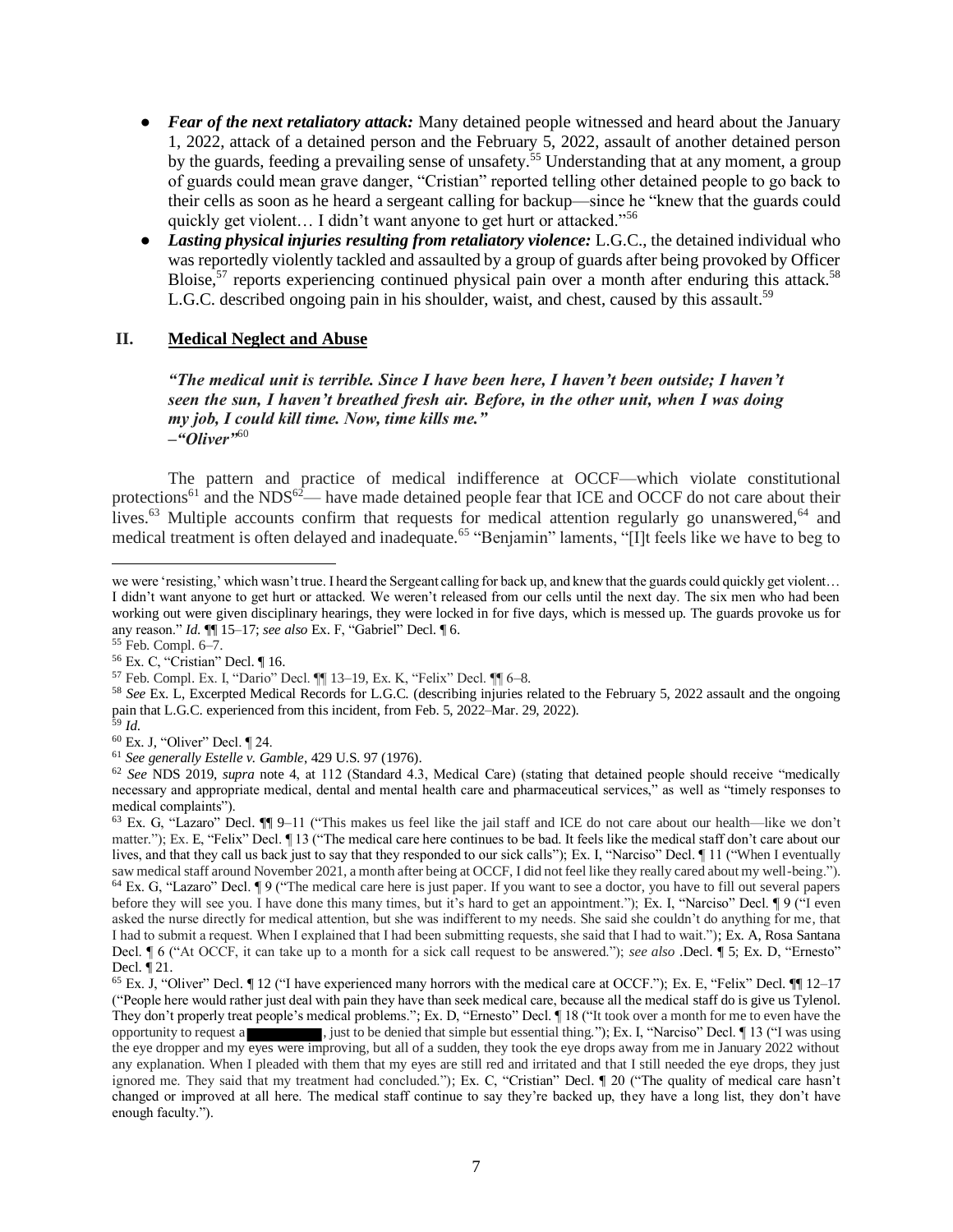get medical care."<sup>66</sup> These latest reports indicate that ICE and OCCF remain in clear violation of the agency's own detention standards requiring comprehensive, routine and preventative health care, specialty health care, timely responses to medical complaints, among other forms of access to appropriate medical, dental, and mental health care.<sup>67</sup>

- *Mismanagement of chronic conditions***:** OCCF's disregard for medical care continues to be described as particularly egregious in cases of severe pain and other chronic conditions, such as diabetes, hypertension, and obesity. "Lazaro" reports that detained people with diabetes and other chronic illnesses "go without medicine for periods of time."<sup>68</sup> Medical staff reportedly fail to adequately examine people with chronic pain.<sup>69</sup> "Felix" recounts one person who was experiencing persistent pain in the back of his head who was told by medical staff to "drink water."<sup>70</sup> "Cristian" and "Oliver" recount being denied access to assistive devices to help with their mobility and pain management.<sup>71</sup> Such indifference to chronic conditions can carry serious risks.<sup>72</sup>
- **Inadequate mental health care:** Detained people report lack of access to mental health services and support.<sup>73</sup> "Felix" recounts that one person in detention lost a parent recently. Although this individual, shattered by their loss, wanted to participate in grief counseling or group therapy, OCCF "do[es]n't have anything like that…"<sup>74</sup> As with medical care, delays in treatment and medication seemingly characterize mental health care at OCCF.<sup>75</sup>
- Inattention to nutritional requirements and foodborne illnesses: Several individuals recount that detained people regularly experience stomach pain and other symptoms of foodborne illness, to the point that "[m]any people were losing weight and becoming skinny."<sup>76</sup> "Cristian" reports that "medical used to give [people] Tums to deal with stomach pain, but they don't anymore."<sup>77</sup> Tums is an antacid that may help alleviate symptoms, but does not constitute treatment of underlying illness.<sup>78</sup> When detained people have sought medical attention for stomach pain, their requests have been ignored.<sup>79</sup> As "Benjamin" notes, in spite of clear evidence of foodborne diseases at OCCF,

<sup>66</sup> Ex. B, "Benjamin" Decl. ¶ 5.

<sup>67</sup> *See* NDS 2019, *supra* note 4, at 112.

<sup>68</sup> Ex. G, "Lazaro" Decl. ¶¶ 9; *see also* Ex. E, "Felix" Decl. ¶ 15.

<sup>69</sup> Ex. E, "Felix" Decl. ¶¶ 14, 15 ("For example, in my case,…I asked to see a doctor for pain. The doctor did not examine me, but just said, "Oh, it's the ." How can they say that? How do they know what pain I'm experiencing without giving me an examination?").

 $70$  *Id.*  $\P$  15.

<sup>&</sup>lt;sup>71</sup> Ex. C, "Cristian" Decl.  $\parallel$  18 ("I asked for a since I experience pain, but they said that they can't provide that for me...I was at another facility before this, and they provided me with a , no problem."); Ex. J, "Oliver" Decl.  $\llbracket 21 \rightleftharpoons$  11 ("I also asked the doctor for a , because I was having trouble moving around. In the medical unit, there are no tables in the cells, so it's very hard to pass the time reading or writing, because you have nowhere to do it. And you only get one hour per day for exercise and walking around. That's why I asked for the , so I could be brought outside once per day. My request was denied, and they gave me a instead."). day. My request was denied, and they gave me a

<sup>72</sup> *See* New York Lawyers for the Public Interest, Still Detained and Denied: The Health Crisis in Immigration Detention Continues, https://nylpi.org/wp-content/uploads/2020/04/NYLPI-report-Detained-Denied.pdf (last accessed Apr. 7, 2022).

<sup>73</sup> Ex. E, "Felix" Decl. ¶ 16.

<sup>74</sup> *Id.* ¶ 16.

<sup>75</sup> *Id.* 

<sup>76</sup> Ex. I, "Narciso" Decl. ¶ 14; *see also* Ex. C, "Cristian" Decl. ¶ 21 ("A lot of people here have stomach problems from the food."); *see also* Ex. B, "Benjamin" Decl. ¶ 4 ("The food gives us stomach pain. This has happened to me; I have gotten sick from eating the food.").

<sup>77</sup> Ex. C, "Cristian" Decl. ¶ 21.

<sup>78</sup> *See generally Tums -- Uses, Side Effects, and More*, WEBMD, https://www.webmd.com/drugs/2/drug-9574/tumsoral/details#:~:text=This%20medication%20is%20used%20to,of%20acid%20in%20the%20stomach.&text=Check%20the%20in gredients%20on%20the,have%20used%20the%20product%20before (last accessed Apr. 6, 2022).

 $\bar{79}$  Ex. C, "Cristian" Decl. [21 ("Now we have to put in a sick call for our stomach pain, but it takes over a month to be seen."); Ex. B, "Benjamin" Decl. ¶ 5 ("We have asked for medical attention because of the stomach issues caused by the food, but the doctors don't listen.").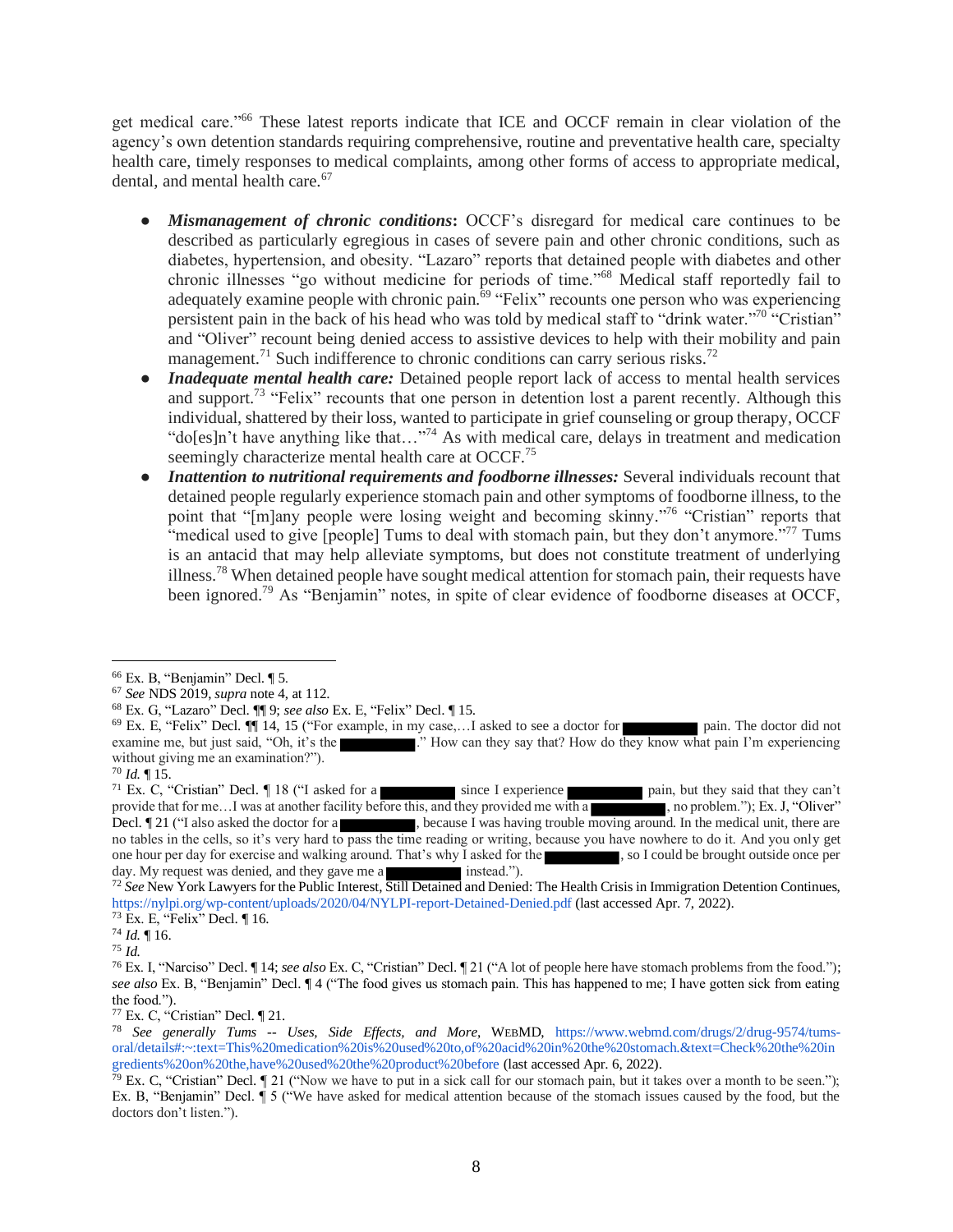even if the doctors see us, [OCCF] do[es]n't do anything to change the unhealthy food we are given."<sup>80</sup>

- *Failure to provide medical attention following toxic exposure***:** In mid-February 2022, a cell flooded after a sprinkler burst, which OCCF did not turn off for over four hours.<sup>81</sup> The entire unit was flooded with black water that smelled like grease, which soaked and destroyed detained people's clothing, beds, and personal belongings.<sup>82</sup> Detained people were forced to clean up the water, which had risen up to their knees, while they expressed fear that the "black and putrid" water was "full of toxic chemicals."<sup>83</sup> Following this incident, several callers to the Envision Freedom Fund hotline reported that "their bodies were itching, and their skin was irritated and inflamed. "They described that their skin appeared to be having allergic reactions to the water and to their wet clothing. These people requested medical attention, but did not receive any."<sup>84</sup>
- *Inattentive medical care following work-related injuries:* "Oliver" recounted several instances in which he sustained workplace injuries, but OCCF failed to provide appropriate follow-up care.<sup>85</sup> On one occasion, he was given first aid immediately after the accident, but reported, "that is where my medical care for this incident ended. The next day, no one called me; no one looked at my

 $\mathbb{R}^{386}$  A few months later, "Oliver" suffered a terrible accident.<sup>87</sup> While performing jobrelated duties, he fell into a hole in the floor, which had been left exposed by OCCF and its contractors for at least a month.<sup>88</sup> He was severely injured.<sup>89</sup> The following day, "Oliver" was escorted by wheelchair to the medical unit.<sup>90</sup> He recounted that, "[a]lthough the jail staff told me the purpose of being in the medical unit was so my condition could be monitored, I have not been able to access treatment here."<sup>91</sup>

*Egregious Mismanagement during the COVID-19 pandemic:* The lapses in medical care described herein are especially alarming in light of the COVID-19 pandemic. Additional accounts of detained and formerly detained individuals reemphasize that being held at OCCF during the pandemic has been "stressful"<sup>92</sup> and "traumatizing."<sup>93</sup> "Ernesto" noted that in the time that he's been at the facility, he has only received two masks.<sup>94</sup> When ICE visited a few weeks ago, "Ernesto" recalled being instructed to sign a form confirming that he received masks.<sup>95</sup> "It seems like ICE and the jail are trying to make it look like they've solved problems they haven't really solved," he said.<sup>96</sup> When "Oliver" contracted COVID-19, he was placed in highly restrictive medical quarantine, in which he was only let out once per day to shower and the food regularly arrived late and cold.<sup>97</sup> Despite the fact that he had COVID-19 and needed treatment for his symptoms, "it was very hard to get medical care. The doctor never came."<sup>98</sup>

- <sup>87</sup> *Id*. ¶¶ 16–23.
- <sup>88</sup> *Id*. ¶¶ 16–17.

<sup>90</sup> *Id*. ¶ 19.

<sup>92</sup> Ex. I, "Narciso" Decl. ¶ 13 ("It was stressful being at OCCF during the pandemic. I was worried for my health.").

 $93$  Ex. G, "Lazaro" Decl.  $\P$  11 ("People with COVID have been forced to stay in their cells in the unit for fourteen days. That is traumatizing.")

<sup>94</sup> Ex. D, "Ernesto" Decl. ¶ 19.

<sup>96</sup> *Id.* 

<sup>97</sup> Ex. J, "Oliver" Decl.  $\P$  14 ("We were only let out once per day to get a shower, always at different times of day. For the days I was in quarantine, I was only permitted to clean my cell once. The food was always late—thirty or forty minutes, even an hour, for both lunch and dinner.").

<sup>98</sup> *Id*. ¶ 15

<sup>80</sup> Ex. B, "Benjamin" Decl. ¶ 5.

<sup>81</sup> Ex. A, Rosa Santana Decl. ¶¶ 3–6.

<sup>82</sup> *Id*. ¶¶ 3–6.

 $^{83}$  *Id.*  $\sqrt{5}$ .

 $84$  *Id.*  $\frac{1}{3}$  6.

<sup>85</sup> Ex. J, "Oliver" Decl. ¶¶ 13–23.

<sup>86</sup> *Id*. ¶ 13.

<sup>89</sup> *Id*. ¶ 17.

<sup>91</sup> *Id*.

<sup>95</sup> *Id.*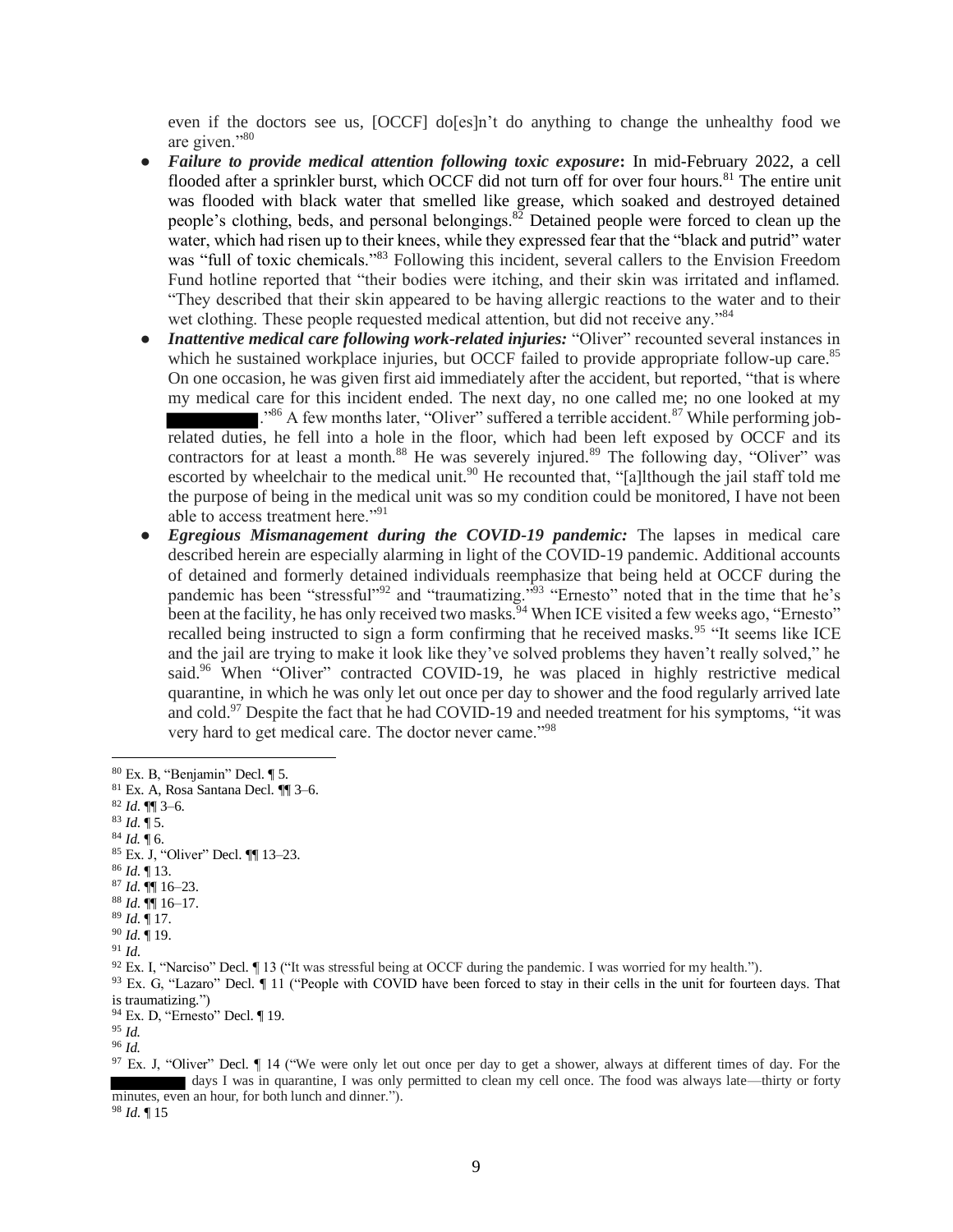#### **III. Racism, Religious Discrimination, and Homophobia**

# *"The guards continue to mistreat us. The only thing that has changed is that some of the officers were swapped out for new ones. . . . The new guards are racist, too." –"Cristian"*<sup>99</sup>

People detained at OCCF report continued racism and religious discrimination carried out by jail officers. These abuses persist even though detained people are entitled to "[t]he right to protection from personal abuse . . . and harassment," as well as "[t]he right to freedom from discrimination based on race, religion, [and] sexual orientation . . . . "<sup>100</sup>

According to people detained at OCCF, the facility has maintained an entrenched culture of racism. Although OCCF reportedly removed two officers from the immigration unit,<sup>101</sup> Undersheriff Jones characterized the reshuffling as "standard procedure," rather than a response to widespread reports of racism within the ranks of OCCF officers. This dismissiveness indicates, at best, a failure to properly screen and investigate OCCF officers for extremist ties, and, at worst, a culture that embraces such views. Moreover, staffing changes notwithstanding, detained people described ongoing:

- *Racist, xenophobic hostilities:* Detained people reported persistent racist, xenophobic insults and behavior from officers.<sup>102</sup> Additionally, Spanish-speaking individuals described continued harassment and punishments—including lock-ins—simply for speaking Spanish.<sup>103</sup> As "Cristian" explained, "The new guards . . . mockingly speak Spanish to make fun of Spanish-speakers."<sup>104</sup> He described how one officer's "tone change[s]"—"he raises his voice and curses a lot"—when he speaks to Spanish-speakers, particularly darker-skinned Spanish-speakers.<sup>105</sup>
- *Homophobic verbal abuse:* Although the NDS purportedly protect detained people from abuse and harassment, as well as discrimination on the basis of sexual orientation,<sup>106</sup> "Cristian" reported witnessing an officer lock someone in for, in the officer's words, "being a fag."<sup>107</sup> The officer reportedly uses this slur regularly against detained people, and, in general, "uses really aggressive language with [detained people], often cursing at [them] and telling [them] to 'fuck off.'"<sup>108</sup>
- *Targeted religious harassment:* "Oliver" described being "pick[ed] on" by an officer because of his faith, and noted that he had seen people of a different faith subjected to similar treatment.<sup>109</sup> In one case, he witnessed an officer ticket a man "for wearing flip-flops to the shower to wash his feet before prayer."<sup>110</sup>

<sup>99</sup> Ex. C, "Cristian" Decl. ¶¶ 7, 9.

<sup>&</sup>lt;sup>100</sup> NDS 2019, *supra* note 4, at 95; *see also id.* at 100 (specifying that "ICE/ERO requires all facilities to provide [detained people] requesting a religious diet reasonable and equitable opportunity to observe their religious dietary practice"). <sup>101</sup> *See* Venugopal, *supra* note 8.

<sup>102</sup> Ex. H, "Moises" Decl. ¶ 8 ("There is [a] guard that is still using racist language towards us."); *see also* Ex. A, Rosa Santana Decl. ¶ 7 ("[T]he guards continue to treat detained immigrants with racist hostilities . . . ."); Ex. G, "Lazaro" Decl. ¶ 8 ("The problem at this jail is racism toward immigrants. The officers want to intimidate and manipulate us . . . ."). A new officer reportedly feigns disgust when detained people attempt to speak with him, backing away. Ex. B, "Benjamin" Decl. ¶ 8 ("It feels like he is racist and does not want to be near immigrants.").

<sup>&</sup>lt;sup>103</sup> Ex. I, "Narciso" Decl. ¶ 6 (describing incidents in which he and others attempted to speak to Officer Carde and another officer in Spanish, who would "get really upset" and even "write [people] up or lock them in"); *see also* Ex. C, "Cristian" Decl. ¶ 9. <sup>104</sup> Ex. C, "Cristian" Decl. ¶ 9.

<sup>105</sup> *Id.* ¶ 11.

<sup>106</sup> NDS 2019, *supra* note 4, at 95.

<sup>107</sup> Ex. C, "Cristian" Decl. ¶ 11.

<sup>108</sup> *Id.*

<sup>109</sup> Ex. J, "Oliver" Decl. ¶ 10.

<sup>110</sup> *Id.* ¶ 11 (noting that "[t]he prison rules say you can only be in flip-flops when going to the shower," and the man tried to "explain[] that he was going to the shower to wash up before prayer, but Officer Griffin ignored him").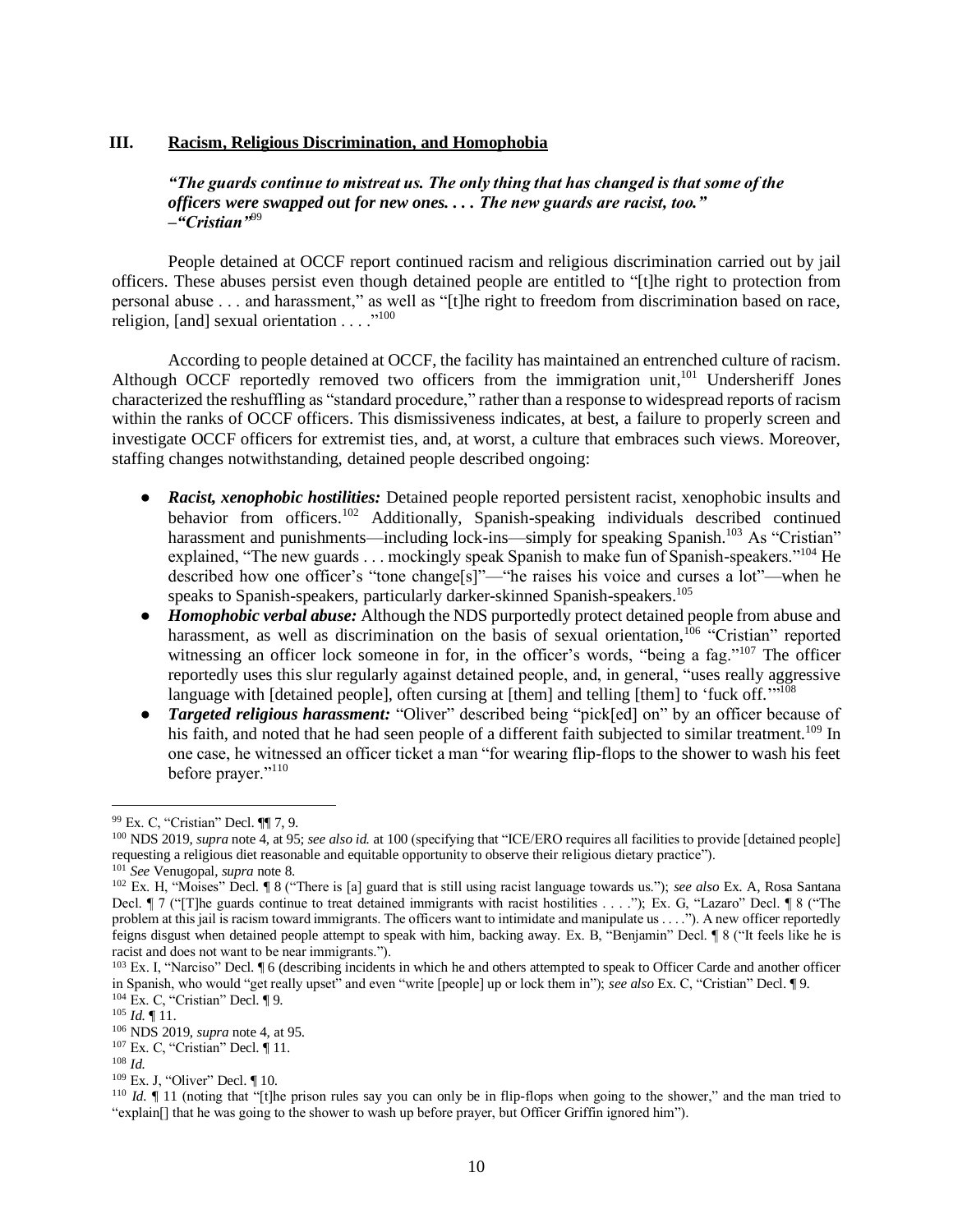• *Denial of appropriate food and space for religious services:* Despite ICE's own standards requiring that facilities provide detained people "reasonable and equitable opportunity to observe their religious dietary practice,"<sup>111</sup> people detained at OCCF reported continued challenges accessing food consistent with their religious practice,<sup>112</sup> as well as denial of space for religious services—even after "[a]n ICE representative . . . promised" in November 2021 "to help" identify such a space.<sup>113</sup>

# **IV. Abuse of Power and Culture of Impunity**

*"[Sergeant Cimorelli] has been coming to our unit for a long time . . . but his behavior has gotten worse. It seems like, because the jail didn't move him off the ICE unit, he feels more powerful, like he can't get in trouble." –"Ernesto"*<sup>114</sup>

People detained at OCCF report that the environment remains terrorizing and humiliating. Abuses of power continue to be characterized as endemic throughout the chain of command seemingly without consequence for individual officers or for the facility as a whole. Detained people highlighted persistent:

- *Verbal abuse:* The NDS provide that detained people should be free of "personal abuse . . . and harassment."<sup>115</sup> Yet officers reportedly use insulting and offensive language and gestures, apparently in an effort to provoke detained people.<sup>116</sup> "Felix" recounted how, when detained people have attempted to speak with a sergeant about the poor quality of the food, he has responded by "say[ing] things like, 'Shut your fucking mouth' and 'shut the fuck up."<sup>117</sup> In describing such behavior, "Felix" remarked that he thought it "notable that the officers who have treated [detained people] the worst are the ones of higher rank."<sup>118</sup>
- *Arbitrary rules and punishments:* Detained people reported no changes in OCCF's dehumanizing rules. To the contrary, they described recurrent denial of recreation time,<sup>119</sup> access to tablets,<sup>120</sup> personal care items sent by their families, $121$  and use of the laundry machines<sup>122</sup> and microwave<sup>123</sup> all without reason, and often accompanied by threats of lock-in.<sup>124</sup> "Moises" noted that these rules

<sup>115</sup> NDS 2019, supra note 4, at 95.

 $122$  Ex. D, "Ernesto" Decl. ¶ 7.

<sup>111</sup> NDS 2019, supra note 4, at 100.

 $112$  Ex. J, "Oliver" Decl.  $\P$  14.

<sup>113</sup> Ex. H, "Moises" Decl. ¶ 11.

 $114$  Ex. D, "Ernesto" Decl.  $\P$  4.

<sup>116</sup> Ex. C, "Cristian" Decl. ¶ 17 ("The guards provoke us for any reason."); Ex. D, "Ernesto" Decl. ¶ 6 ("When Sergeant Cimorelli walks outside of our cells while we are waiting for food at our cell doors during mealtimes, he will look at us and hold up his middle finger on the side of his face and laugh."); Ex. E, "Felix" Decl. ¶ 12 ("[I]t feels like [Sergeant Essig] is trying to get us to react when he talks to us."); Ex. H, "Moises" Decl. ¶ 8 ("This one guard locks us in, speaks to us however he wants, and uses insulting language.").

<sup>117</sup> Ex. E, "Felix" Decl. ¶ 12; *see also* Ex. C, "Cristian" Decl. ¶ 10; Ex. I, "Narciso" Decl. ¶ 5 (describing overhearing Officer Carde saying, "I hate this fucking guy" about a detained person, and recalling that he "could sense only hatred from [Carde]").

<sup>118</sup> Ex. E, "Felix" Decl. ¶ 11.

 $119$  Ex. D, "Ernesto" Decl.  $\P$  7 (reporting that, whenever a particular officer is on shift, he cuts recreation time by thirty minutes of a total period of one hour and fifteen minutes); *see also* Ex. H, "Moises" Decl. ¶ 8.

<sup>&</sup>lt;sup>120</sup> Ex. C, "Cristian" Decl.  $\P$  7 ("The new guards] won't let us use the tablets when we're allowed to unless they decide that they want to let us."); *see also* Ex. D, "Ernesto" Decl. ¶ 7; Ex. H, "Moises" Decl. ¶ 5.

<sup>&</sup>lt;sup>121</sup> Ex. F, "Gabriel" Decl.  $\P$  11 ("[M]y family sent me six pairs of socks and three boxer briefs. The jail gave me only [the] pairs of socks, and I never received . . . the boxer briefs. They told me I can't have too much stuff in my cell . . . .").

<sup>123</sup> Ex. H, "Moises" Decl. ¶ 8; *see also* Ex. D, "Ernesto" Decl. ¶ 7.

<sup>124</sup> Ex. A, Rosa Santana Decl. ¶ 9; *see also* Ex. B, "Benjamin" Decl. ¶ 6; Ex. D, "Ernesto" Decl. ¶ 7.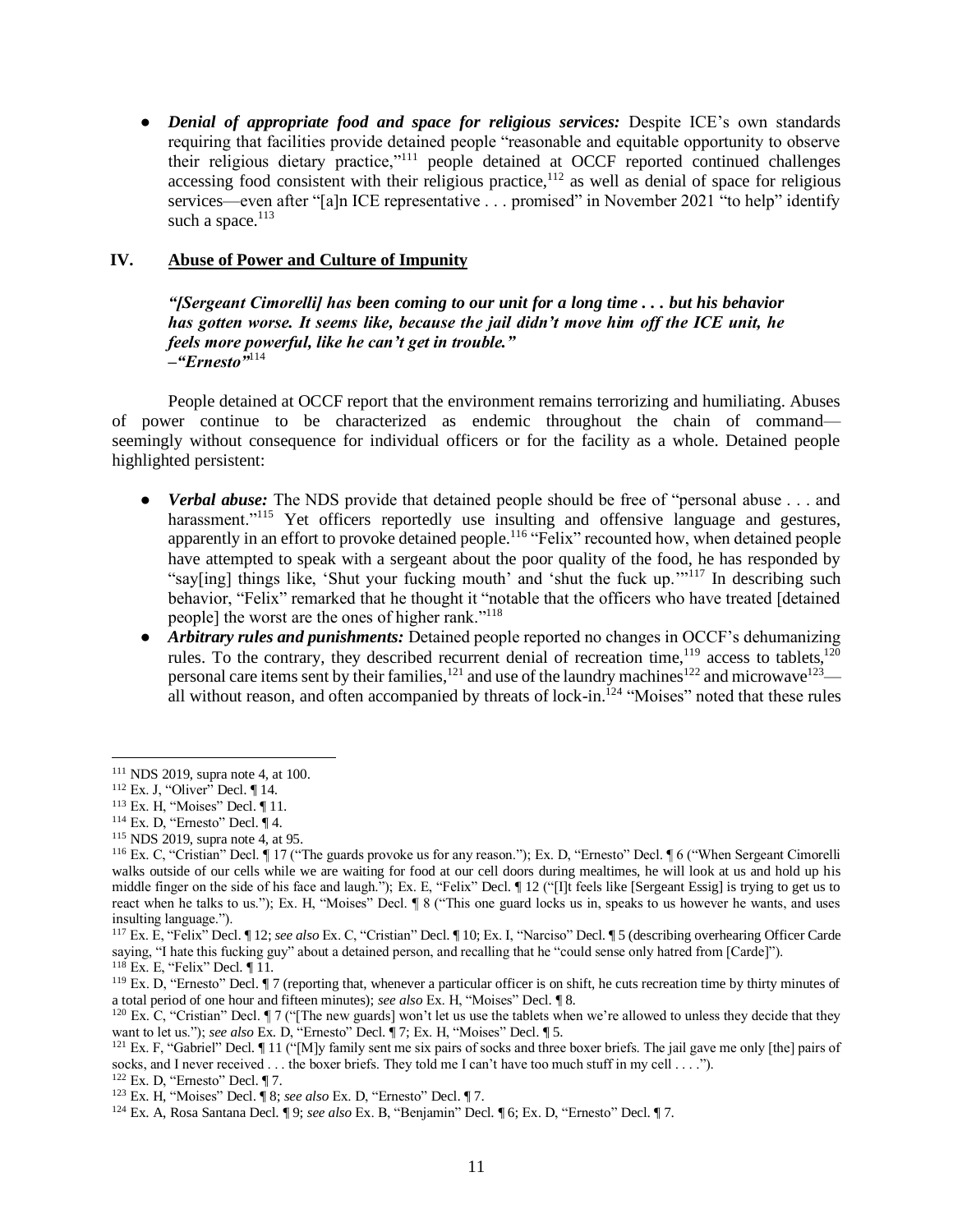appear to vary from officer to officer.<sup>125</sup> As described in Section I, *supra*, such arbitrary rules often lead to punitive solitary confinement.<sup>126</sup>

- *Efforts to frustrate reporting and transparency:* Offices appeared to discourage reporting, such as by wearing outfits that do not include name badges.<sup>127</sup> In the same vein, "Lazaro" explained that "officers want to intimidate and manipulate [detained people]: they will say things like, 'Your conduct matters. If you act up, it will affect your immigration case.' . . . It makes people afraid to speak out."<sup>128</sup> "Ernesto" also described an apparent effort to obfuscate OCCF's poor conditions, noting that, in the days preceding a journalist's visit, OCCF had detained individuals thoroughly clean vacant cells and then had a photographer photograph those cells.<sup>129</sup> "Ernesto" said he "wish[ed] the photographer . . . could have taken pictures of the cells [detained people] actually live in, which are in much worse condition."<sup>130</sup>
- *Culture of impunity:* Some officers reportedly have expressed that they are immune to consequence: a sergeant has told detained people, for example, "You can't do anything to me; I'm the boss of a jail."<sup>131</sup> As described in Section I, *supra*, an officer reportedly falsely accused a detained person of spitting at him, and proceeded to "forge[] [the detained person's] signature on a disciplinary hearing slip and lock[] him in as punishment."<sup>132</sup> Detained people lamented this culture of impunity; "Oliver" commented, for example, "This jail is full of horrors, and nobody faces any consequences."<sup>133</sup>

# **V. Other Violations of Health and Safety Standards due to Deplorable Conditions**

*"During the hunger strike, a woman from ICE…promised us that the jail would change the food within three weeks and that we would be treated better. Now, it's almost more than a month later and nothing has changed—the food is the same or even worse… [The food] looks like vomit. It makes me feel sick." –"Ernesto"*<sup>134</sup>

People detained at OCCF continue to report suffering in unsanitary, unsafe conditions.<sup>135</sup> These issues persist despite ICE's empty promise to remedy conditions<sup>136</sup> and the agency's manifold violations of

<sup>125</sup> Ex. H, "Moises" Decl. ¶ 8; *see also* Ex. B, "Benjamin" Decl. ¶ 6 ("[T]he officers still have rules that don't make sense. For example, some officers will let us have a cup of tea or coffee in the day room, where there are tables to sit. Others will not."). <sup>126</sup> *See* Section I, *supra*; *see also* Ex. C, "Cristian" Decl. ¶¶ 14–17; Ex. F, "Gabriel" Decl. ¶ 6.

 $127$  Ex. D, "Ernesto" Decl.  $\parallel$  2 (noting that "officers in the unit now wear shirts that say 'ERT' on them, and they don't seem to have badges that show their names").

<sup>128</sup> Ex. G, "Lazaro" Decl. ¶ 8; *see also* Ex. D, "Ernesto" Decl. ¶ 20 (stating that, when a journalist came to OCCF, "Sergeant Cimorelli was looking at [detained people] in a very intimidating way, like he was trying to communicate that he didn't want us to say anything").

 $129$  Ex. D, "Ernesto" Decl.  $\P$  21.

<sup>130</sup> *Id.*; *see also* Ex. M, Photographs of OCCF from *Times Herald-Record*.

<sup>&</sup>lt;sup>131</sup> Ex. D, "Ernesto" Decl.  $\sqrt{5}$ ; *see also id.*  $\sqrt{7}$  (stating that, when detained people indicated they planned to report an officer, he replied, "I don't care, report me," and it "seem[ed] that he [felt] he [would] not face any consequences").

<sup>132</sup> *See* Section I, *supra*; *see also* Ex. C, "Cristian" Decl. ¶ 12.

<sup>133</sup> Ex. J, "Oliver" Decl. ¶ 26; *see also* Ex. G, "Lazaro" Decl. ¶ 18 ("[I]t seems like no one is really responsible for the terrible things that are happening here. No one is responsible that I was beaten by the guards. No one is responsible that the guards threaten and intimidate us. How can that be?")' Ex. I, "Narciso" Decl. ¶ 8 ("[W]henever we tried to raise a complaint or file a grievance, OCCF would ignore the requests. OCCF does not believe us.").

<sup>134</sup> Ex. D, "Ernesto" Decl. ¶ 15.

<sup>135</sup> Ex. B, "Benjamin" Decl. ¶ 9; Ex. F, "Gabriel" Decl. ¶ 8; Ex. G, "Lazaro" Decl. ¶ 15; Ex. A, Rosa Santana Decl. ¶ 7.

<sup>136</sup> Ex. E, "Felix" Decl. ¶¶ 8–9 ("A woman from ICE came to talk to us… She made promises she didn't keep. She came here and she told us that, if we ate, things would change… It has been a month and nothing has changed.... The conditions are the same."); *see also* Ex. B, "Benjamin" Decl. ¶ 2; Ex. C, "Cristian" Decl. ¶ 6; Ex. D, "Ernesto" Decl. ¶¶ 15, 18; Ex. F, "Gabriel" Decl. ¶ 3.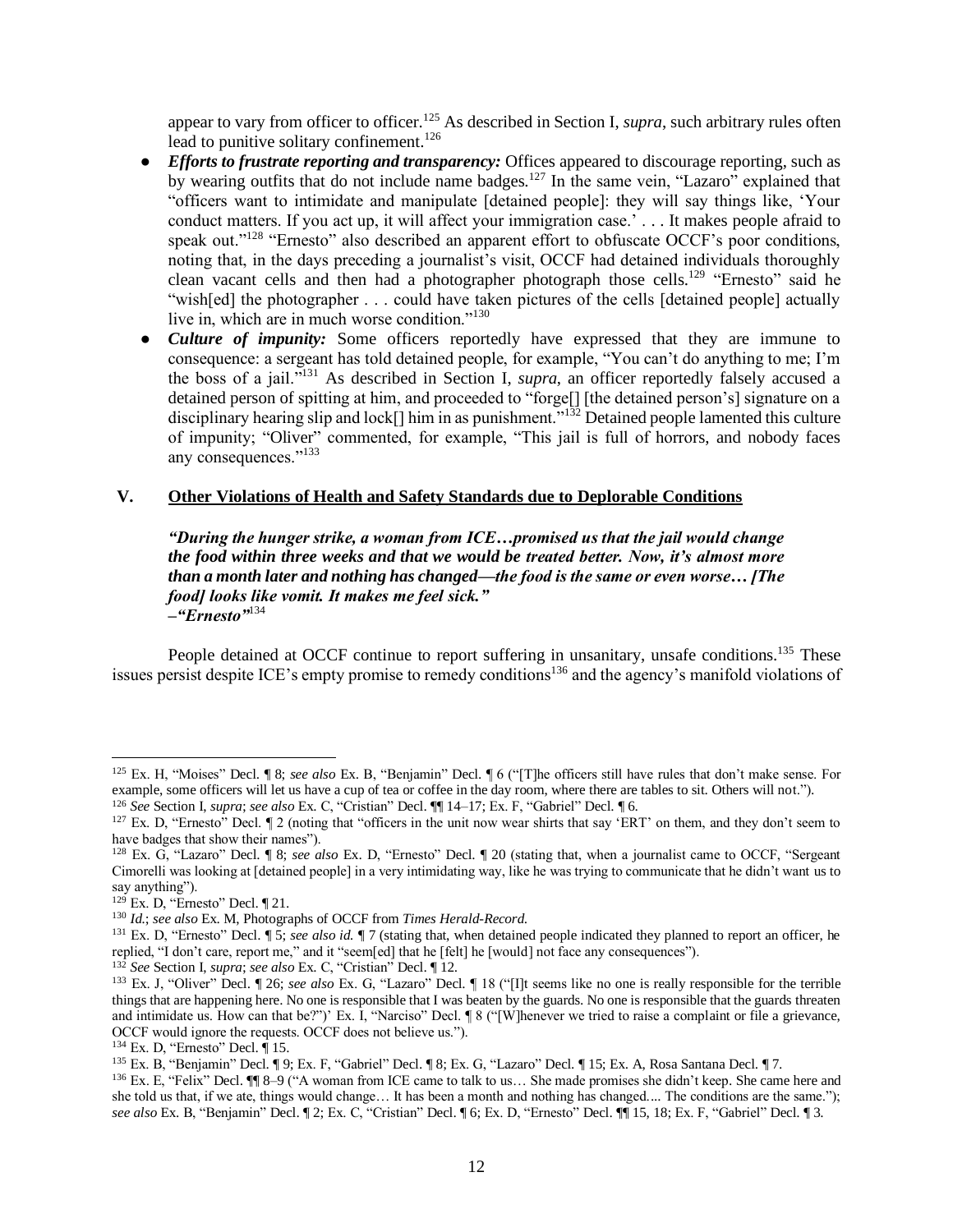its own NDS in failing to make urgent improvements.<sup>137</sup> As a consequence of such degrading conditions, detained people describe feeling "depressed, humiliated, and psychologically damaged."<sup>138</sup>

- *Scarce and terrible food:* Detained people report that no improvements have been made to the food; they are still served the "same terrible meals"<sup>139</sup> again and again, "like food for a dog.<sup>140</sup> Further, "[s]ince the hunger strike ended, the food has gotten even worse."<sup>141</sup> "Because the food is so awful, most people rely on commissary food" to survive.<sup>142</sup> However, the high prices for commissary items are prohibitive for many detained people, and "the prices have been going up… Coffee is now \$5.75."<sup>143</sup> "Felix" estimated that "the average [person detained at OCCF] has to spend \$70 per week on commissary food... we have to buy food or else we go hungry."<sup>144</sup> Moreover, "[s]ome people…don't have family who can send them money to buy food from commissary. That's a very desperate situation because you can't live on the food we get here."<sup>145</sup>
- *Freezing temperatures:* People detained at OCCF continue to report that the temperatures are kept so cold that they "can't sleep at night"<sup>146</sup> and wake up with "body aches due to the cold."<sup>147</sup> As "Lazaro" described, "[t]wenty-four hours a day, the air conditioner is on. It is even more noticeable because we have to spend so much time locked in the cells."<sup>148</sup>
- *Lack of access to cleaning supplies and personal care:* Detained people report not having access to cleaning supplies or personal care at OCCF, forced to live in dirty, degrading conditions.<sup>149</sup> "Cristian" reported that, "[t]he jail continues to cut off any access to cleaning supplies," particularly disturbing in light of the "ongoing COVID pandemic, allergy season, and the flu."<sup>150</sup> People report that, though they "have requested several times that OCCF send a barber," they "haven't had a barber visit the unit for months."<sup>151</sup> Detained people also report "that there might be chlorine or some other type of chemical in the [shower] water because our eyes are always irritated after we shower."<sup>152</sup> A detained person reported to the Envision Freedom Fund's hotline that there is "no hot water in the showers now, and they are forced to take freezing showers in moldy cells."<sup>153</sup>

<sup>137</sup> *See* NDS 2019, *supra* note 4, at §§ 1.1, 4.1, 4.4, 5.1, 5.2 (setting forth standards for Environmental Health and Safety, Food Service, Personal Hygiene, Correspondence and Other Mail, and Recreation). Among other violations of these NDS requirements, ICE and OCCF have failed to "ensure appropriate temperature [and] air and water quality;" to "provide [detained people] with nutritious, attractively presented meals;" and to "provide[] clean clothing, linen, blankets, and towels…" *Id*. Disturbingly, ICE has also violatively "reduced or changed or used [food] as a disciplinary tool…" *Id*.

<sup>138</sup> Ex. F, "Gabriel" Decl. ¶ 13.

<sup>139</sup> Ex. C, "Cristian" Decl. ¶ 5.

<sup>140</sup> Ex. B, "Benjamin" Decl. ¶ 3. *See also* Ex. E, "Felix" Decl. ¶ 6 ("I've noticed that there is a menu posted on a bulletin board in the day room that shows what food we are supposed to be served. I don't think that menu has anything to do with the food we are actually served. The menu includes fruit. I have not had any fruit since I got here. I think that is just the menu shows people outside, to say that we are eating well.").

<sup>141</sup> Ex. E, "Felix" Decl. ¶ 5; *see also* Ex. B, "Benjamin" Decl. ¶ 3.

<sup>&</sup>lt;sup>142</sup> Ex. D, "Ernesto" Decl. [ 17; Ex. A, Rosa Santana Decl. [ 10 ("The commissary prices are unaffordably high, and continue to rise. It is very hard for detained people to purchase food from commissary, and they describe suffering from hunger throughout the day.").

<sup>143</sup> Ex. D, "Ernesto" Decl. ¶ 17.

 $144$  Ex. E, "Felix" Decl.  $\P$  6.

<sup>&</sup>lt;sup>145</sup> Ex. G, "Lazaro" Decl. ¶ 16.

<sup>146</sup> Ex. B, "Benjamin" Decl. ¶ 9.

<sup>&</sup>lt;sup>147</sup> Ex. A, Rosa Santana Decl. ¶ 7.

<sup>&</sup>lt;sup>148</sup> Ex. G, "Lazaro" Decl. ¶ 15.

<sup>149</sup> Ex. C, "Cristian" Decl. ¶ 22; Ex. D, "Ernesto" Decl. ¶ 9; Ex. H, "Moises" Decl. ¶ 10.

 $150$  Ex. C, "Cristian" Decl.  $\P$  22.

<sup>151</sup> Ex. D, "Ernesto" Decl. ¶ 9 (Tired of waiting, "[w]e asked if one of us could do haircuts, and a lieutenant told us, 'No, you all are criminals. I am not going to let one of you give haircuts.'"); *see also* Ex. H, "Moises" Decl. ¶ 10 (describing how it's been a month and a half since anyone has cut their hair).

<sup>152</sup> Ex. F, "Gabriel" Decl. ¶ 8. "Gabriel" also described "metal particles floating in the [hot] water," since the jail does not clean the water heater. "When we use the hot water for coffee, there is a metallic taste to it." *Id*. ¶ 10.

<sup>153</sup> Ex. A, Rosa Santana Decl. ¶ 7.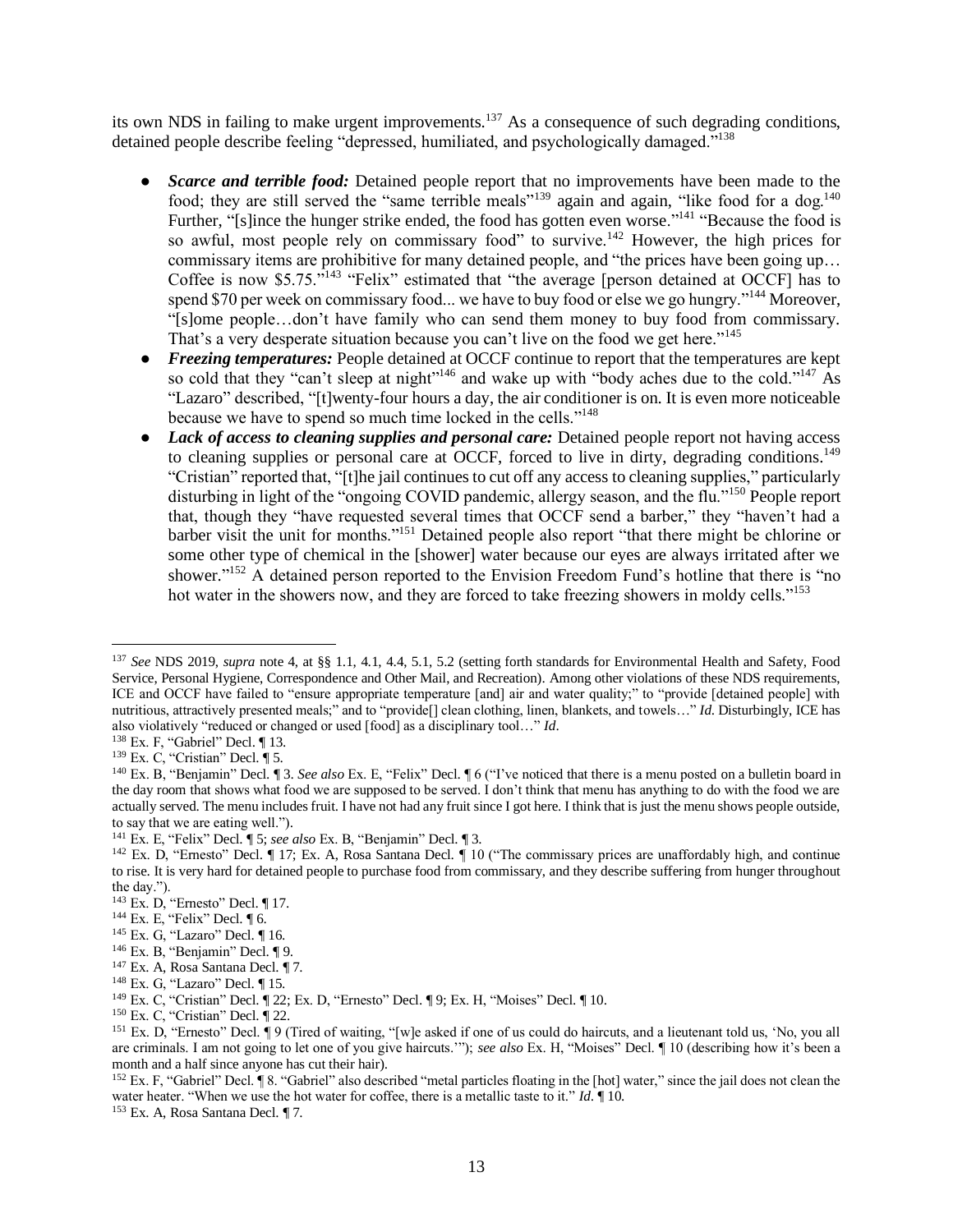- *Exposure to unsafe conditions:* Following the flood described in Section II, *supra*, detained people were forced to wear their soaked, filthy clothing until the next day, when the jail finally gave them dry clothing—at which point several people already reported dermal inflammation.<sup>154</sup>
- *Mail delays and withheld communication:* People described two-week to month-long delays for mail both from their families and attorneys.<sup>155</sup> "Gabriel" said that "when we receive care packages from our families, the jail sometimes refuses to give us everything..."<sup>156</sup> The tablets detained people rely on for communication and entertainment "lose charge quickly," and "[i]f we ask the officers to charge the tablets…some officers will refuse, and say that…we won't get it back until the next morning. It's hard to go out without the tablets; there is no other way to pass the time."<sup>157</sup>

# **VI. Recommendations**

In light of the ongoing violations of detained individuals' rights and liberties, we request **a response in writing within one week detailing a remedial plan of action.** We further urge CRCL, pursuant to its authority under 6 U.S.C. § 345, to immediately recommend:

- 1. Release of all individuals detained at OCCF to their communities;
- 2. Termination of ICE's Intergovernmental Services Agreement ("IGSA") with OCCF;
- 3. Pending release and termination of the IGSA:
	- a. Investigation of the conditions detailed herein, including racist and retaliatory physical violence, use of solitary confinement, abuse of power, and medical neglect; and
	- b. Removal of the following officers from any position in which they exercise power over *any* detained person, regardless of the unit to which they are assigned: Officer Richard A. Bloise (Badge No. 366); Officer Ricardo Carde (Badge No. 523); Sergeant Daniel Figueroa; Sergeant Keith Conroy (Badge No. 117); Officer Michael P. Lattimer; Officer R. Laudato (Badge No. 551); Sergeant Murphy; Sergeant Cimorelli; Sergeant Essig (Badge No. 043); Officer Eckerson (Badge No. 322); Officer Kevin LNU; Officer Griffin; Unnamed Emergency Response Team Guard (Badge No. 147); Lieutenant Kisk; and Sergeant Colby (Badge No. 100).

We urge your prompt attention to the issues raised in this complaint. For any questions or concerns regarding this complaint, please contact Tania Mattos, Director of Advocacy and Policy, Envision Freedom Fund at (347) 263-7563 or tmattos@envisionfreedom.org, or Cynthia Marlene Galaz, Senior Policy Associate, Freedom for Immigrants at (929) 489-8495 or cgalaz@freedomforimmigrants.org.

Sincerely,

Catholic Charities Community Services Archdiocese of New York

Envision Freedom Fund

For The Many

Freedom for Immigrants

<sup>154</sup> *Id*. ¶ 6; *see also* Section II, *supra*.

<sup>155</sup> Ex. C, "Cristian" Decl. ¶ 23.

<sup>&</sup>lt;sup>156</sup> Ex. F, "Gabriel" Decl.  $\P$  11. Further, the jail reportedly does not allow people to share personal items with one another— "[m]any of the people here do not have families to send them care packages, so I often feel the need to share whatever I receive from my family. But the jail won't allow it." *Id*.

<sup>157</sup> Ex. G, "Lazaro" Decl. ¶ 14.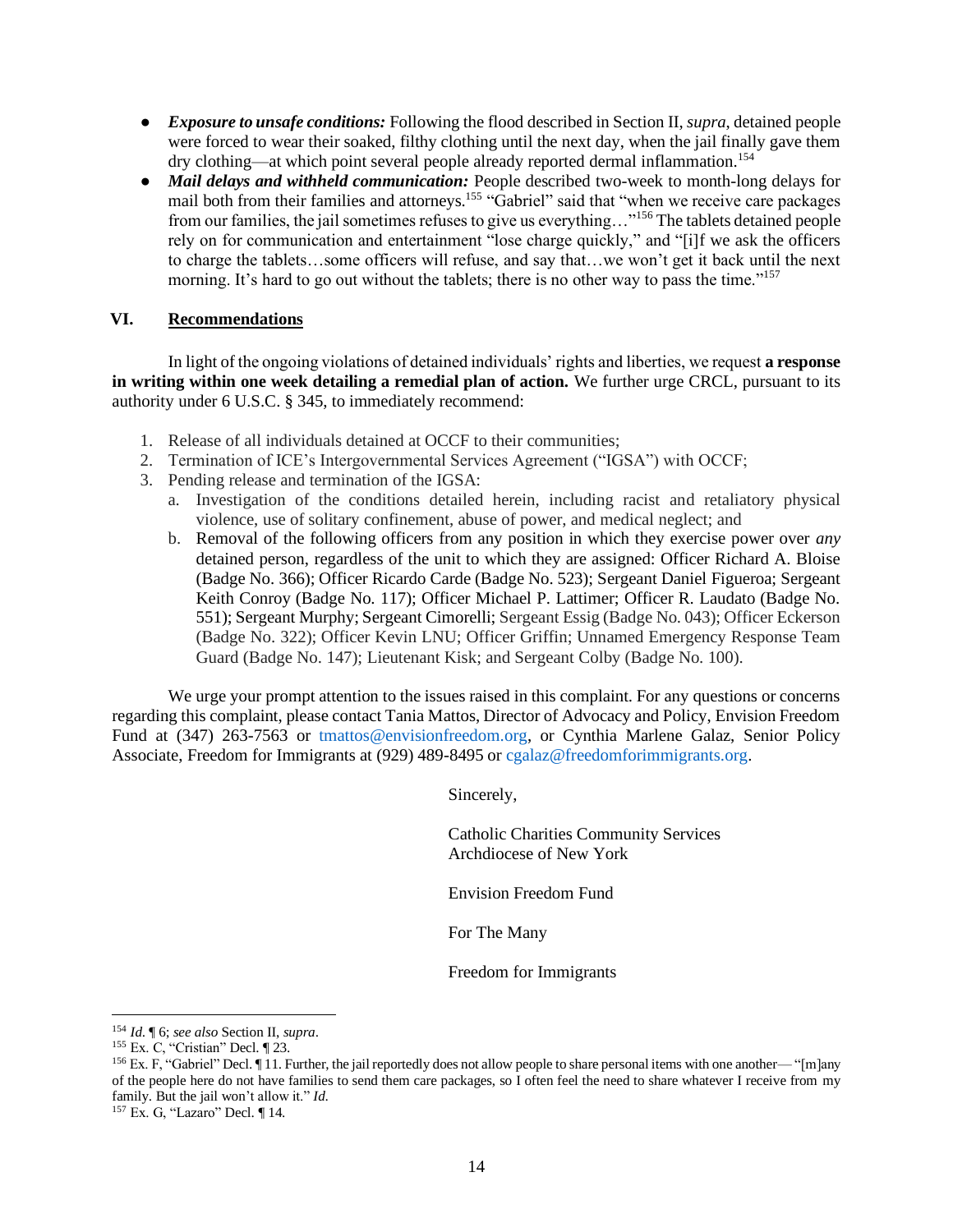Immigrant Rights Clinic New York University School of Law

New York Lawyers for the Public Interest